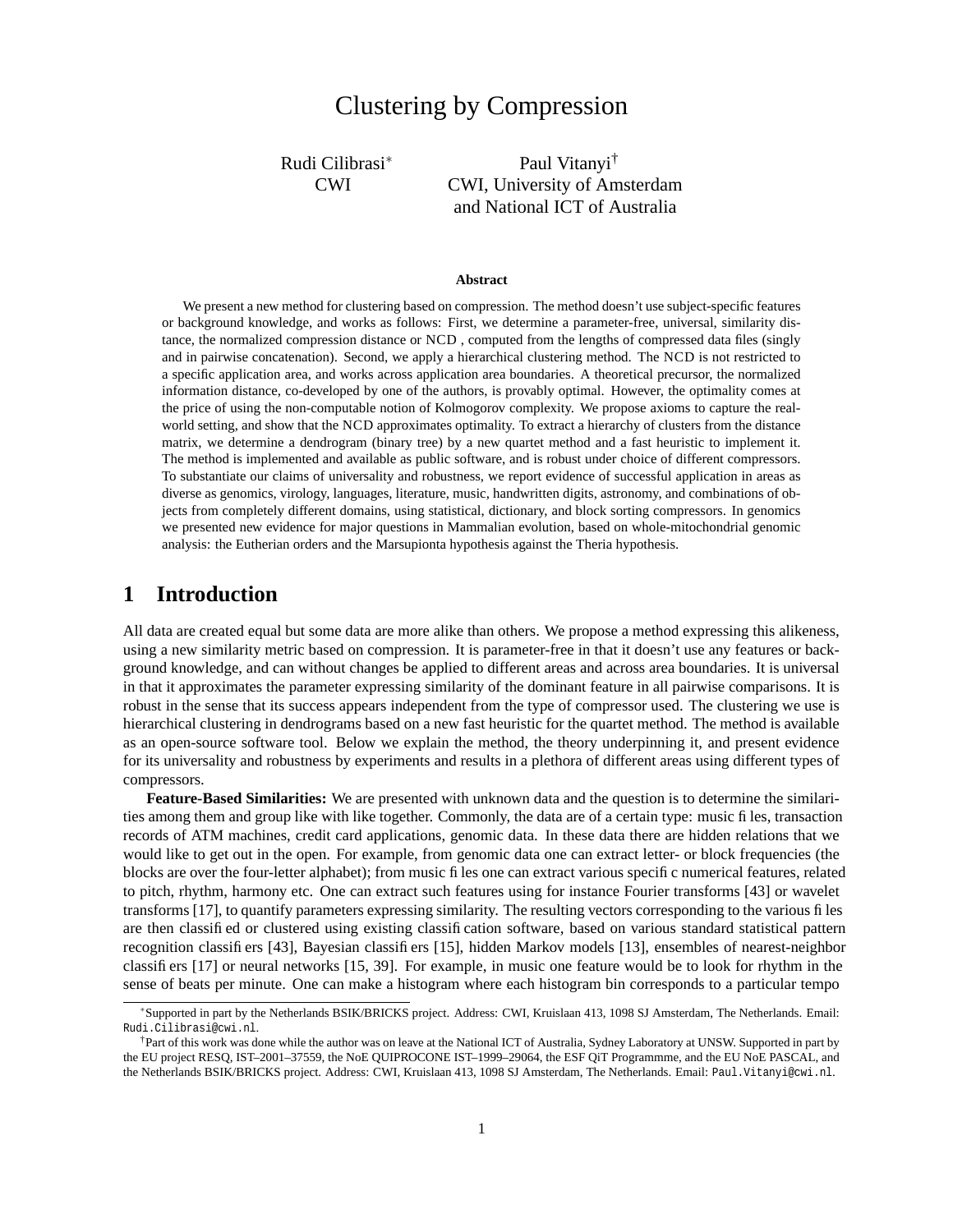in beats-per-minute and the associated peak shows how frequent and strong that particular periodicity was over the entire piece. In [43] we see a gradual change from a few high peaks to many low and spread-out ones going from hip-hip, rock, jazz, to classical. One can use this similarity type to try to cluster pieces in these categories. However, such a method requires specific and detailed knowledge of the problem area, since one needs to know what features to look for.

**Non-Feature Similarities:** Our aim is to capture, in a single similarity metric, *every effective distance*: effective versions of Hamming distance, Euclidean distance, edit distances, alignment distance, Lempel-Ziv distance [11], and so on. This metric should be so general that it works in every domain: music, text, literature, programs, genomes, executables, natural language determination, equally and simultaneously. It would be able to simultaneously detect *all* similarities between pieces that other effective distances can detect.

**Compression-based Similarity:** Such a "universal" metric was co-developed by us in [29, 30, 31], as a normalized version of the "information metric" of [32, 4]. Roughly speaking, two objects are deemed close if we can significantly "compress" one given the information in the other, the idea being that if two pieces are more similar, then we can more succinctly describe one given the other. The mathematics used is based on Kolmogorov complexity theory [32]. In [31] we defined a new class of (possibly non-metric) distances, taking values in [0,1] and appropriate for measuring effective similarity relations between sequences, say one type of similarity per distance, and *vice versa*. It was shown that an appropriately "normalized" information distance minorizes every distance in the class. It discovers all effective similarities in the sense that if two objects are close according to some effective similarity, then they are also close according to the normalized information distance. Put differently, the normalized information distance represents similarity according to the dominating shared feature between the two objects being compared. In comparisons of more than two objects, different pairs may have different dominating features. The normalized information distance too is a metric and takes values in [0,1]; hence it may be called *"the" similarity metric*. To apply this ideal precise mathematical theory in real life, we have to replace the use of the noncomputable Kolmogorov complexity by an approximation using a standard real-world compressor. Earlier approaches resulted in the first completely automatic construction of the phylogeny tree based on whole mitochondrial genomes, [29, 30, 31], a completely automatic construction of a language tree for over 50 Euro-Asian languages [31], detects plagiarism in student programming assignments [8], gives phylogeny of chain letters [5], and clusters music [10]. Moreover, the method turns out to be robust under change of the underlying compressor-types: statistical (PPMZ), Lempel-Ziv based dictionary (gzip), block based (bzip2), or special purpose (Gencompress).

**Related Work:** In view of the simplicity and naturalness of our proposal, it is perhaps surprising that compression based clustering and classification approaches did not arise before. But recently there have been several partially independent proposals in that direction: [1, 2] for author attribution and building language trees—while citing [32, 4]—is by more *ad hoc* arguments related to the compressibility of a target file after first compressing a candidate reference file. The better the candidate file compresses, the more we feel it is similar to the reference file in question. This approach is used to cluster music MIDI files by Kohonen maps in [33]. Another recent offshoot based on our work is [23] hierarchical clustering based on mutual information. In a related, but considerably simpler feature-based approach, one can compare the word frequencies in text files to assess similarity. In [42] the word frequencies of words common to a pair of text files are used as entries in two vectors, and the similarity of the two files is based on the distance between those vectors. The authors attribute authorship to Shakespeare plays, the Federalist Papers, and the Chinese classic "The Dream of the Red Chamber." The approach to similarity distances based on block occurrence statistics is standard in genomics, and in an experiment below it gives inferior phylogeny trees compared to our compression method (and wrong ones according to current biological wisdom). The possibly new feature in the cited work is that it uses statistics of only the words that the files being compared have in common. A related, opposite, approach was taken in [22], where literary texts are clustered by author gender or fact versus fiction, essentially by first identifying distinguishing features, like gender dependent word usage, and then classifying according to those features. Recently, [20] has experimented with our method on all time sequence data used in all the major data-mining conferences in the last decade. Comparing the compression method with all major methods used in those conferences they established clear superiority of the compression method for clustering heterogenous data, and for anomaly detection.

**Outline:** Here we propose a first comprehensive theory of real-world compressor-based normalized compression distance, a novel hierarchical clustering heuristic, together with several applications. First, we propose mathematical notions of "admissible distance" (a wider class than in [31]), "normalized admissible distance" or "similarity distance," "normal compressor," and "normalized compression distance." We then prove the normalized compression distance based on a normal compressor to be a similarity metric. The normalized compression distance is shown to be quasi-universal in the sense that it minorizes every computable similarity distance up to an error term that depends on the quality of the compressor's approximation of the true Kolmogorov complexities of the files concerned. This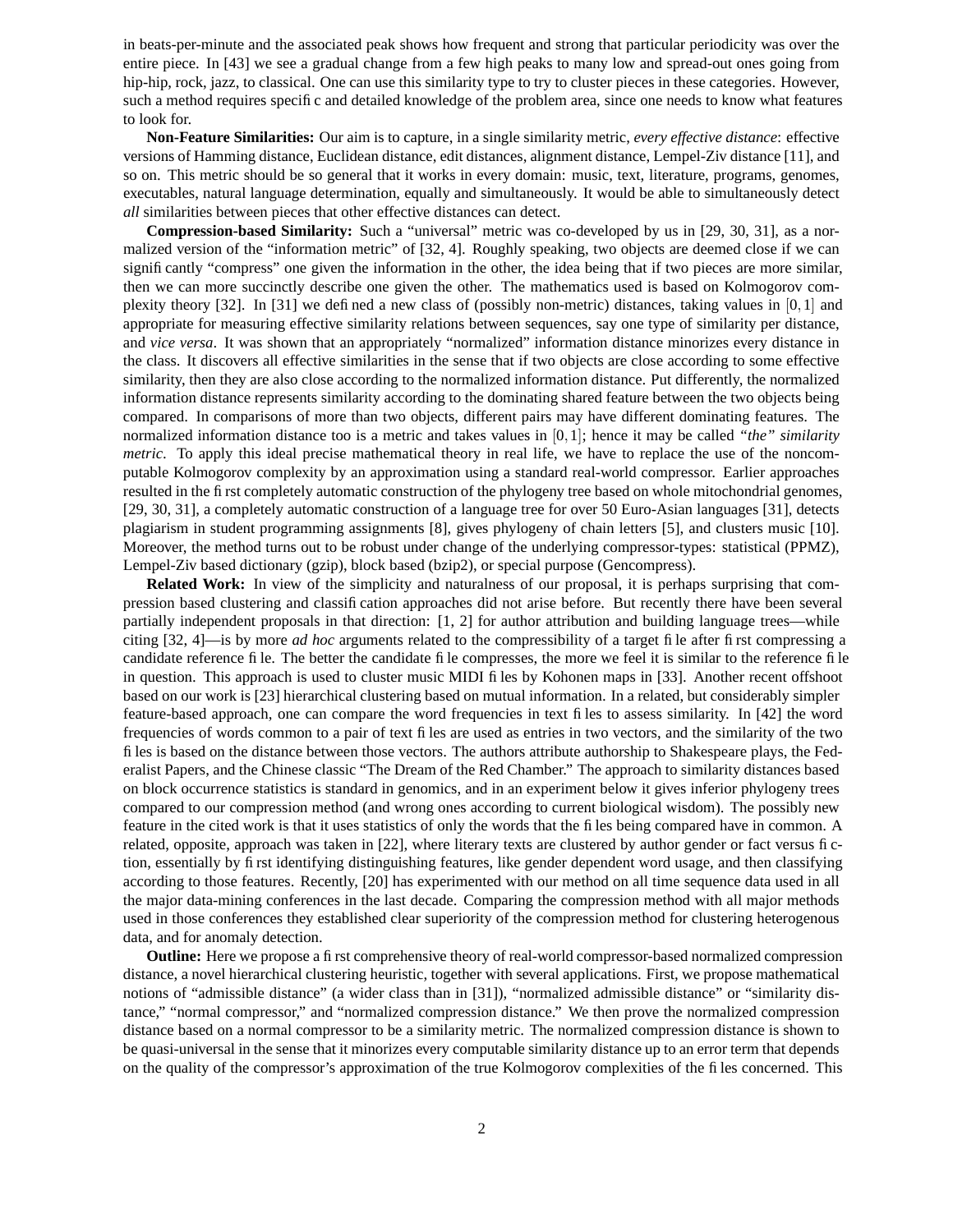means that the NCD captures the dominant similarity over all possible features for every pair objects compared, up to the stated precision. Note that different pairs of objects may have different dominant shared features. Next, we present a method of hierarchical clustering based on a novel fast randomized hill-climbing heuristic of a new quartet tree optimization criterion. Given a matrix of the pairwise similarity distances between the objects, we score how well the resulting tree represents the information in the distance matrix on a scale of 0 to 1. Then, as proof of principle, we run the program on three data sets, where we know what the final answer should be: (i) reconstruct a tree from a distance matrix obtained from a randomly generated tree; (ii) reconstruct a tree from files containing artificial similarities; and (iii) reconstruct a tree from natural files of vastly different types. To substantiate our claim of parameter-freeness and universality, we apply the method to different areas, not using any feature analysis at all. We first give an example in whole-genome phylogeny using the whole mitochondrial DNA of the species concerned. We compare the hierarchical clustering of our method with a more standard method of two-dimensional clustering (to show that our dendrogram method of depicting the clusters is more informative). We give a whole-genome phylogeny of fungi and compare this to results using alignment of selected proteins (alignment being often too costly to perform on the whole-mitochondial genome, but the disadvantage of protein selection being that different selections usually result in different phylogenies—so which is right?). We identify the virii that are closest to the sequenced SARS virus; we give an example of clustering of language families; Russian authors in the original Russian, the same pieces in English translation (clustering partially follows the translators); clustering of music in MIDI format; clustering of handwritten digits used for optical character recognition; and clustering of radio observations of a mysterious astronomical object, a microquasar of extremely complex variability. In all these cases the method performs very well in the following sense: The method yields the phylogeny of 24 species precisely according to biological wisdom. The probability that it randomly would hit this one outcome, or anything reasonably close, is very small. In clustering 36 music pieces taken equally many from pop, jazz, classic, so that 12-12-12 is the grouping we understand is correct, we can identify convex clusters so that only six errors are made. (That is, if three items get dislodged then six items get misplaced.) The probability that this happens by chance is extremely small. The reason why we think the method does something remarkable is concisely put by Laplace [28]:

"If we seek a cause wherever we perceive symmetry, it is not that we regard the symmetrical event as less possible than the others, but, since this event ought to be the effect of a regular cause or that of chance, the first of these suppositions is more probable than the second. On a table we see letters arranged in this order  $C \circ n$  s t a n t i n o p l e, and we judge that this arrangement is not the result of chance, not because it is less possible than others, for if this word were not employed in any language we would not suspect it came from any particular cause, but this word being in use among us, it is incomparably more probable that some person has thus arranged the aforesaid letters than that this arrangement is due to chance."

**Materials and Methods:** The data samples we used were obtained from standard data bases accessible on the world-wide web, generated by ourselves, or obtained from research groups in the field of investigation. We supply the details with each experiment. The method of processing the data was the same in all experiments. First, we preprocessed the data samples to bring them in appropriate format: the genomic material over the four-letter alphabet  $\{A, T, G, C\}$  is recoded in a four-letter alphabet; the music MIDI files are stripped of identifying information such as composer and name of the music piece. Then, in all cases the data samples were completely automatically processed by our CompLearn Toolkit, rather than as is usual in phylogeny, by using an ecclectic set of software tools per experiment. Oblivious to the problem area concerned, simply using the distances according to the NCD below, the method described in this paper fully automatically classifies the objects concerned. The method has been released in the public domain as open-source software: The CompLearn Toolkit [9] is a suite of simple utilities that one can use to apply compression techniques to the process of discovering and learning patterns in completely different domains. In fact, this method is so general that it requires no background knowledge about any particular subject area. There are no domain-specific parameters to set, and only a handful of general settings.

The Complearn Toolkit using NCD and not, say, alignment, can cope with full genomes and other large data files and thus comes up with a single distance matrix. The clustering heuristic generates a tree with a certain confidence, called standardized benefit score or  $S(T)$  value in the sequel. Generating trees from the same distance matrix many times resulted in the same tree or almost the same tree, for all distance matrices we used, even though the heuristic is randomized. The differences that arose are apparently due to early or late termination with different  $S(T)$  values. This is a great difference with previous phylogeny methods, where because of computational limitations one uses only parts of the genome, or certain proteins that are viewed as significant [21]. These are run through a tree reconstruction method like neighbor joining [38], maximum likelihood, maximum evolution, maximum parsimony as in [21], or quartet hypercleaning [6], many times. The percentage-wise agreement on certain branches arising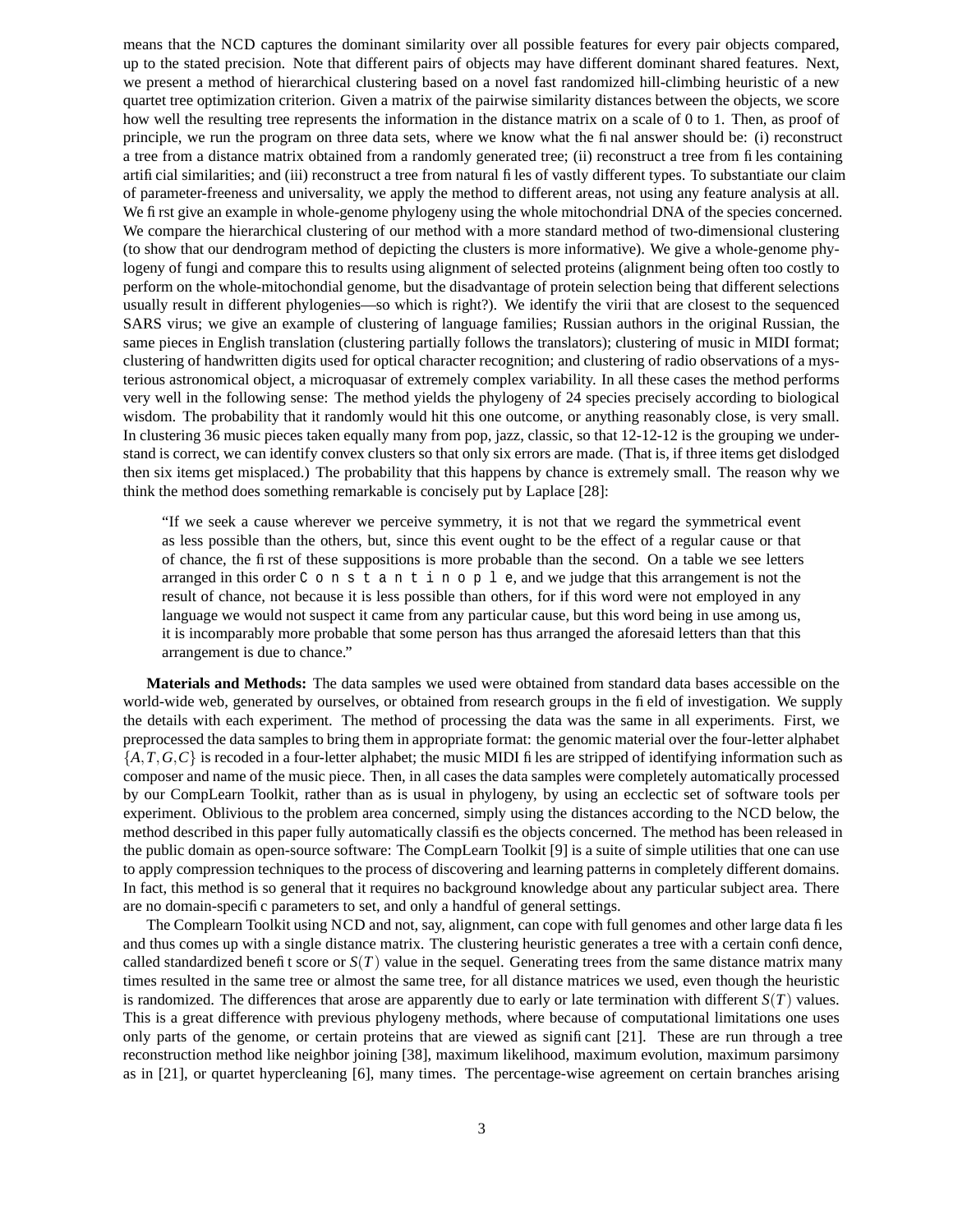are called "bootstrap values." Trees are depicted with the best bootstrap values on the branches that are viewed as supporting the theory tested. Different choices of proteins result in different best trees. One way to avoid this ambiguity is to use the full genome, [36, 31], leading to whole-genome phylogeny. With our method we do wholegenome phylogeny, and end up with a single overall best tree, not optimizing selected parts of it.

The quality of the results depends on (a) the NCD distance matrix, and (b) how well the hierarchical tree represents the information in the matrix. The quality of (b) is measured by the  $S(T)$  value, and is given with each experiment. In general, the  $S(T)$  value deteriorates for large sets. We believe this to be partially an artifact of a low-resolution NCD matrix due to limited compression power, and limited file size. The main reason, however, is the fact that with increasing size of a natural data set the projection of the information in the NCD matrix into a binary tree gets increasingly distorted. Another aspect limiting the quality of the NCD matrix is more subtle. Recall that the method knows nothing about any of the areas we apply it to. It determines the dominant feature as seen through the NCD filter. The dominant feature of alikeness between two files may not correspond to our a priori conception but may have an unexpected cause. The results of our experiments suggest that this is not often the case: In the natural data sets where we have preconceptions of the outcome, for example that works by the same authors should cluster together, or music pieces by the same composers, musical genres, or genomes, the outcomes conform largely to our expectations. For example, in the music genre experiment the method would fail dramatically if genres were evenly mixed, or mixed with little bias. However, to the contrary, the separation in clusters is almost perfect. The few misplacements that are discernable are either errors (the method was not powerful enough to discern the dominant feature), or the dominant feature between a pair of music pieces is not the genre but some other aspect. The surprising news is that we can generally confirm expectations with few misplacements, indeed, that the data don't contain unknown rogue features that dominate to cause spurious (in our preconceived idea) clustering. This gives evidence that where the preconception is in doubt, like with phylogeny hypotheses, the clustering can give true support of one hypothesis against another one.

**Figures:** We use two styles to display the hierarchical clusters. In the case of genomics of Eutherian orders and fungi, language trees, it is convenient to follow the dendrograms that are customary in that area (suggesting temporal evolution) for easy comparison with the literature. Although there is no temporal relation intended, the dendrogram representation looked also appropriate for the Russian writers, and translations of Russian writers. In the other experiments (even the genomic SARS experiment) it is more informative to display an unrooted ternary tree (or binary tree if we think about incoming and outgoing edges) with explicit internal nodes. This facilitates identification of clusters in terms of subtrees rooted at internal nodes or contiguous sets of subtrees rooted at branches of internal nodes.

# **2 Similarity Distance**

We give a precise formal meaning to the loose distance notion of "degree of similarity" used in the pattern recognition literature.

#### **2.1 Distance and Metric**

Let  $\Omega$  be a nonempty set and  $\mathcal{R}^+$  be the set of nonnegative real numbers. A *distance function* on  $\Omega$  is a function  $D: \Omega \times \Omega \rightarrow \mathcal{R}^+$ . It is a *metric* if it satisfies the metric (in)equalities:

- $D(x, y) = 0$  iff  $x = y$ ,
- $D(x, y) = D(y, x)$  (symmetry), and
- $D(x, y) \le D(x, z) + D(z, y)$  (triangle inequality).

The value  $D(x, y)$  is called the *distance* between  $x, y \in \Omega$ . A familiar example of a distance that is also metric is the Euclidean metric, the everyday distance  $e(a,b)$  between two objects  $a,b$  expressed in, say, meters. Clearly, this distance satisfies the properties  $e(a,a) = 0$ ,  $e(a,b) = e(b,a)$ , and  $e(a,b) \leq e(a,c) + e(c,b)$  (for instance,  $a =$ Amsterdam,  $b =$  Brussels, and  $c =$  Chicago.) We are interested in a particular type of distance, the "similarity distance", which we formally define in Definition 2.5. For example, if the objects are classical music pieces then the function  $D(a,b) = 0$  if *a* and *b* are by the same composer and  $D(a,b) = 1$  otherwise, is a similarity distance that is also a metric. This metric captures only one similarity aspect (feature) of music pieces, presumably an important one that subsumes a conglomerate of more elementary features.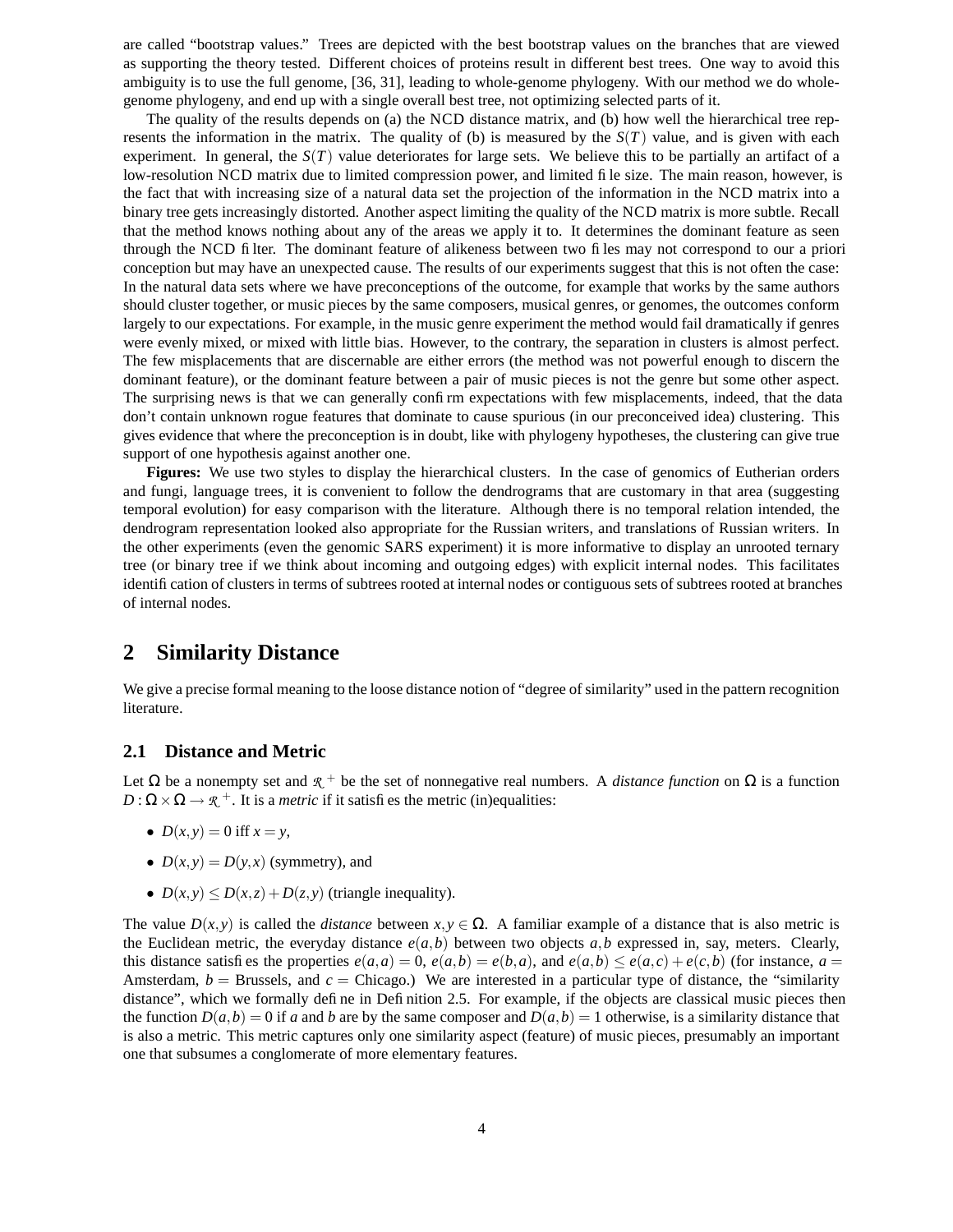#### **2.2 Admissible Distance**

In defining a class of admissible distances (not necessarily metric distances) we want to exclude unrealistic ones like  $f(x, y) = \frac{1}{2}$  for *every* pair  $x \neq y$ . We do this by restricting the number of objects within a given distance of an object. As in [4] we do this by only considering effective distances, as follows. Fix a suitable, and for the remainder of the paper, fixed, programming language. This is the *reference programming* language.

**Definition 2.1** Let  $\Omega = \Sigma^*$ , with  $\Sigma$  a finite nonempty alphabet and  $\Sigma^*$  the set of finite strings over that alphabet. Since every finite alphabet can be recoded in binary, we choose  $\Sigma = \{0,1\}$ . In particular, "files" in computer memory are finite binary strings. A function  $D: \Omega \times \Omega \to \mathbb{R}^+$  is an *admissible distance* if for every pair of objects  $x, y \in \Omega$  the distance  $D(x, y)$  is the length of a binary prefix code-word that is a program that computes x from y, and vice versa, in the reference programming language. This implies that an admissible distance is *symmetric*.

If *D* is an admissible distance, then for every *x* the set  $\{D(x, y) : y \in \{0, 1\}^*\}$  is the length set of a prefix code. Hence, it satisfies by the Kraft inequality, see [12],

$$
\sum_{y} 2^{-D(x,y)} \le 1. \tag{2.1}
$$

**Example 2.2** In representing the Hamming distance *d* between *x* and *y* strings of equal length *n* differing in positions  $i_1, \ldots, i_d$ , we can use a simple prefix-free encoding of  $(n, d, i_1, \ldots, i_d)$  in  $2\log n + 4\log \log n + 2 + d\log n$  bits. We encode *n* and *d* prefix-free in  $\log n + 2\log \log n + 1$  bits each, see e.g. [32], and then the literal indexes of the actual flipped-bit positions. Adding an  $O(1)$ -bit program to interpret these data, we have defined  $H_n(x, y) = 2\log n +$  $4\log\log n + 2 + d\log n + O(1)$  as the length of a prefix code word (prefix program) to compute x from y and vice *versa*. Then, by the Kraft inequality,  $\sum_{y} 2^{-H_n(x,y)} \leq 1$ . It is easy to verify that  $H_n$  is a metric in the sense that it satisfies the metric (in)equalities up to  $O(\log n)$  additive precision.

#### **2.3 Normalized Admissible Distance**

Large objects (in the sense of long strings) that differ by a tiny part are intuitively closer than tiny objects that differ by the same amount. For example, two whole mitochondrial genomes of 18,000 bases that differ by 9,000 are very different, while two whole nuclear genomes of  $3 \times 10^9$  bases that differ by only 9,000 bases are very similar. Thus, absolute difference between two objects doesn't govern similarity, but relative difference appears to do so.

**Definition 2.3** A *compressor* is a lossless encoder mapping  $\Omega$  into  $\{0,1\}^*$  such that the resulting code is a prefix code. "Lossless" means that there is a decompressor that reconstructs the source message from the code message. For convenience of notation we identify "compressor" with a "code word length function"  $C : \Omega \to \mathcal{N}$ , where  $\mathcal{N}$  is the set of nonnegative integers. That is, the compressed version of a file *x* has length  $C(x)$ . We only consider compressors such that  $C(x) \le |x| + O(\log|x|)$ . (The additive logarithmic term is due to our requirement that the compressed file be a prefix code word.) We fix a compressor *C*, and call the fixed compressor the *reference compressor*.

**Definition 2.4** Let *D* be an admissible distance. Then  $D^+(x,y)$  is defined by  $D^+(x,y) = \max\{\max\{D(x,z): C(z) \leq$  $C(y)$ , max $\{D(z, y): C(z) \le C(x)\}\}\.$  Note that since  $D(x, y) = D(y, x)$ , also  $D^+(x, y) = D^+(y, x)$ . Furthermore, define  $D^+(x) = \max\{D^+(x,y) : y \in \Omega\}.$ 

**Definition 2.5** Let *D* be an admissible distance. The *normalized admissible distance*, also called a *similarity distance*,  $d(x, y)$ , based on *D* relative to a reference compressor *C*, is defined by

$$
d(x,y) = \frac{D(x,y)}{D^+(x,y)}.
$$

It follows from the definitions that a normalized admissible distance is a function  $d : \Omega \times \Omega \to [0,1]$  that is symmetric:  $d(x, y) = d(y, x)$ .

**Lemma 2.6** For every  $x \in \Omega$ , and constant  $e \in [0,1]$ , a normalized admissible distance satisfies the density constraint

$$
|\{y: d(x, y) \le e\}| < 2^{e^{D^+(x)+1}}.\tag{2.2}
$$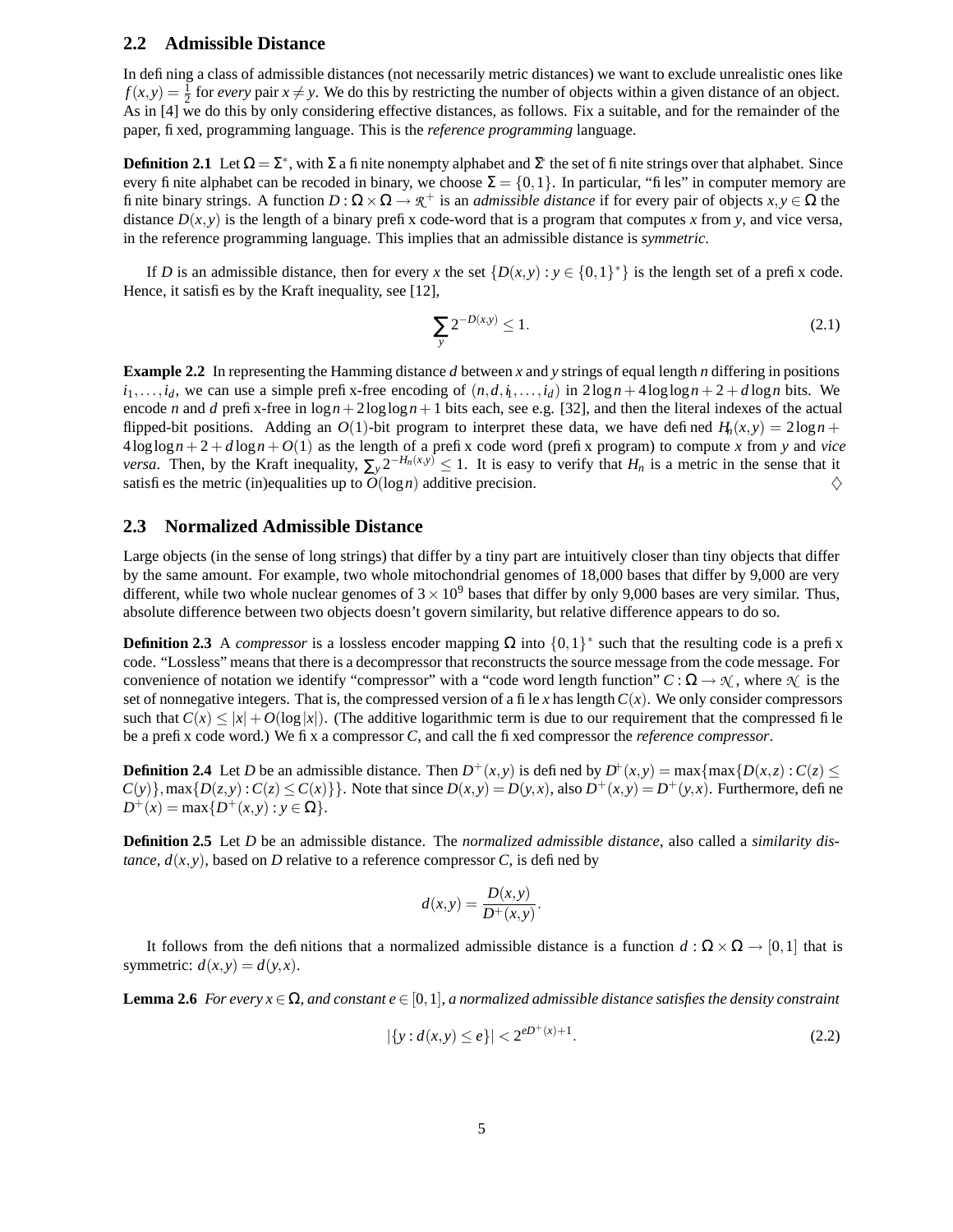PROOF. Assume to the contrary that *d* does not satisfy (2.2). Then, there is an  $e \in [0,1]$ , such that (2.2) is false. We first note that, since  $D(x, y)$  is an admissible distance that satisfies (2.1),  $d(x, y)$  satisfies a "normalized" version of the Kraft inequality:

$$
\sum_{y} 2^{-d(x,y)D^{+}(x)} \le \sum_{y} 2^{-d(x,y)D^{+}(x,y)} \le 1.
$$
\n(2.3)

Starting from (2.3) we obtain the required contradiction:

$$
1 \ge \sum_{y} 2^{-d(x,y)D^{+}(x)} \ge \sum_{y:d(x,y)\le e} 2^{-eD^{+}(x)} \ge 2^{eD^{+}(x)+1}2^{-eD^{+}(x)} > 1.
$$

If  $d(x, y)$  is the normalized version of an admissible distance  $D(x, y)$  then (2.3) is equivalent to (2.1). We call a normalized distance a "similarity" distance, because it gives a relative similarity according to the distance (with distance 0 when objects are maximally similar and distance 1 when they are maximally dissimilar) and, conversely, for every well-defined computable notion of similarity we can express it as a metric distance according to our definition. In the literature a distance that expresses lack of similarity (like ours) is often called a "dissimilarity" distance or a "disparity" distance.

**Remark 2.7** As far as the authors know, the idea of normalized metric is, surprisingly, not well-studied. An exception is [41], which investigates normalized metrics to account for relative distances rather than absolute ones, and it does so for much the same reasons as in the present work. An example there is the normalized Euclidean metric  $|x-y|/(|x|+|y|)$ , where  $x, y \in \mathbb{R}^n$  ( $\mathbb{R}$  denotes the real numbers) and  $|\cdot|$  is the Euclidean metric—the  $L_2$  norm. Another example is a normalized symmetric-set-difference metric. But these normalized metrics are not necessarily effective in that the distance between two objects gives the length of an effective description to go from either object to the other one.  $\Diamond$ 

**Remark 2.8** Our definition of normalized admissible distance is more direct than in [31], and the density constraints  $(2.2)$  and  $(2.3)$  follow from the definition. In [31] we put a stricter density condition in the definition of "admissible" normalized distance, which is, however, harder to satisfy and maybe too strict to be realistic. The purpose of this stricter density condition was to obtain a stronger "universality" property than the present Theorem 6.3, namely one with  $\alpha = 1$  and  $\varepsilon = O(1/\max\{C(x), C(y)\})$ . Nonetheless, both definitions coincide if we set the length of the compressed version  $C(x)$  of x to the ultimate compressed length  $K(x)$ , the Kolmogorov complexity of x.

**Example 2.9** To obtain a normalized version of the Hamming distance of Example 2.2, we define  $h_n(x, y) =$  $H_n(x,y)/H_n^+(x,y)$ . We can set  $H_n^+(x,y) = H_n^+(x) = (n+2)\lceil \log n \rceil + 4 \lceil \log \log n \rceil$  since every contemplated compressor C will satisfy  $C(x) = C(\overline{x})$ , where  $\overline{x}$  is x with all bits flipped (so  $H_n^+(x, y) \ge H_n^+(z, \overline{z})$  for either  $z = x$  or  $z = y$ ). By (2.2), for every *x*, the number of *y* in the Hamming ball  $h_n(x, y) \le e$  is less than  $2^{eH_n^+(x)+1}$ . This upper bound is an obvious overestimate for  $e \ge 1/\log n$ . For lower values of  $e$ , the upper bound is correct by the observation that the number of *y*'s equals  $\sum_{i=0}^{en} {n \choose en} \leq 2^{nH(e)}$ , where  $H(e) = e \log e + (1-e) \log(1-e)$ , Shannon's entropy function. Then,  $eH_n^+(x) > en \log n > enH(e)$  since  $e \log n > H(e)$ .

### **3 Normal Compressor**

We give axioms determining a large family of compressors that both include most (if not all) real-world compressors and ensure the desired properties of the NCD to be defined later.

**Definition** 3.1 A compressor *C* is *normal* if it satisfies, up to an additive  $O(\log n)$  term, with *n* the maximal binary length of an element of  $\Omega$  involved in the (in)equality concerned, the following:

- 1. *Idempotency*:  $C(xx) = C(x)$  and  $C(\lambda) = 0$ , where  $\lambda$  is the empty string.
- 2. *Monotonicity*:  $C(xy) \ge C(x)$ .
- 3. *Symmetry:*  $C(xy) = C(yx)$ .
- 4. *Distributivity*:  $C(xy) + C(z) \leq C(xz) + C(yz)$ .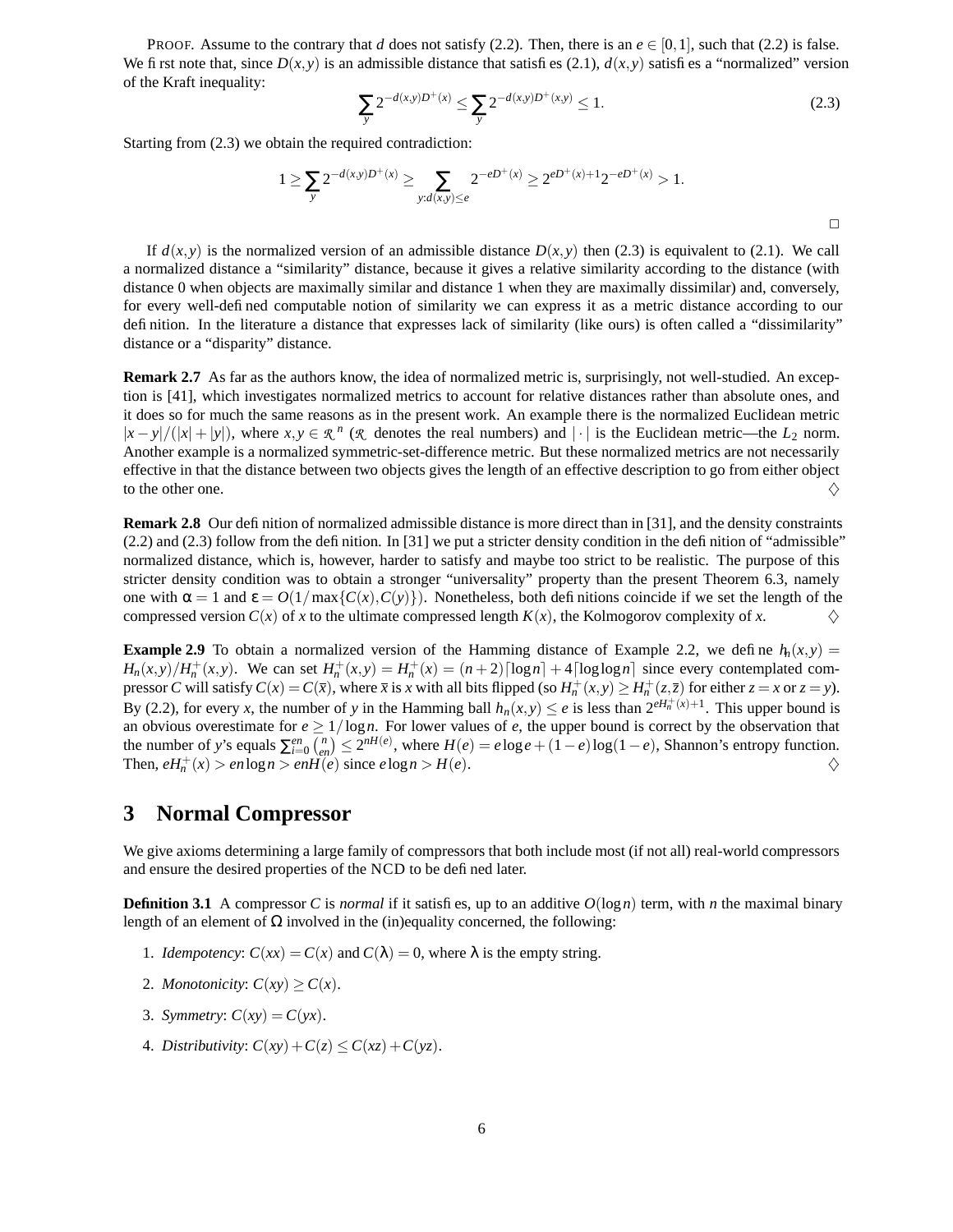**Idempotency:** A reasonable compressor will see exact repetitions and obey idempotency up to the required precision. It will also compress the empty string to the empty string.

**Monotonicity:** A real compressor must have the monotonicity property, at least up to the required precision. The property is evident for stream-based compressors, and only slightly less evident for block-coding compressors.

**Symmetry:** Stream-based compressors of the Lempel-Ziv family, like gzip and pkzip, and the predictive PPM family, like PPMZ, are possibly not precisely symmetric. This is related to the stream-based property: the initial file *x* may have regularities to which the compressor adapts; after crossing the border to *y* it must unlearn those regularities and adapt to the ones of *x*. This process may cause some imprecision in symmetry that vanishes asymptotically with the length of *x*, *y*. A compressor must be poor indeed (and will certainly not be used to any extent) if it doesn't satisfy symmetry up to the required precision. Apart from stream-based, the other major family of compressors is block-coding based, like bzip2. They essentially analyze the full input block by considering all rotations in obtaining the compressed version. It is to a great extent symmetrical, and real experiments show no departure from symmetry.

**Distributivity:** The distributivity property is not immediately intuitive. In Kolmogorov complexity theory the stronger distributivity property

$$
C(xyz) + C(z) \le C(xz) + C(yz)
$$
\n
$$
(3.1)
$$

holds (with  $K = C$ ). However, to prove the desired properties of NCD below, only the weaker distributivity property

$$
C(xy) + C(z) \le C(xz) + C(yz)
$$
\n
$$
(3.2)
$$

above is required, also for the boundary case were  $C = K$ . In practice, real-world compressors appear to satisfy this weaker distributivity property up to the required precision.

#### **Definition 3.2** Define

$$
C(y|x) = C(xy) - C(x). \tag{3.3}
$$

This number  $C(y|x)$  of bits of information in y, relative to x, can be viewed as the excess number of bits in the compressed version of *xy* compared to the compressed version of *x*, and is called the amount of *conditional compressed information*.

In the definition of compressor the decompression algorithm is not included (unlike the case of Kolmorogov complexity, where the decompressing algorithm is given by definition), but it is easy to construct one: Given the compressed version of x in  $C(x)$  bits, we can run the compressor on all candidate strings  $z$ —for example, in lengthincreasing lexicographical order, until we find the compressed string  $\bar{z}_0 = x$ . Since this string decompresses to *x* we have found  $x = z_0$ . Given the compressed version of *xy* in  $C(xy)$  bits, we repeat this process using strings *xz* until we find the string *xz*<sup>1</sup> of which the compressed version equals the compressed version of *xy*. Since the former compressed version decompresses to *xy*, we have found  $y = z<sub>1</sub>$ . By the unique decompression property we find that  $C(y|x)$  is the extra number of bits we require to describe *y* apart from describing *x*. It is intuitively acceptable that the conditional compressed information  $C(x|y)$  satisfies the triangle inequality

$$
C(x|y) \le C(x|z) + C(z|y). \tag{3.4}
$$

**Lemma 3.3** *Both* (3.1) *and* (3.4) *imply* (3.2)*.*

PROOF.  $((3.1)$  implies  $(3.2)$ :) By monotonicity.

 $((3.4)$  implies  $(3.2)$ :) Rewrite the terms in  $(3.4)$  according to  $(3.3)$ , cancel  $C(y)$  in the left- and right-hand sides, use symmetry, and rearrange.  $\Box$ 

#### **Lemma 3.4** *A normal compressor satisfies additionally* subadditivity:  $C(xy) \le C(x) + C(y)$ .

PROOF. Consider the special case of distributivity with *z* the empty word so that  $xz = x$ ,  $yz = y$ , and  $C(z) = 0$ .  $\Box$ 

**Subadditivity:** The subadditivity property is clearly also required for every viable compressor, since a compressor may use information acquired from *x* to compress *y*. Minor imprecision may arise from the unlearning effect of crossing the border between *x* and *y*, mentioned in relation to symmetry, but again this must vanish asymptotically with increasing length of *x*, *y*.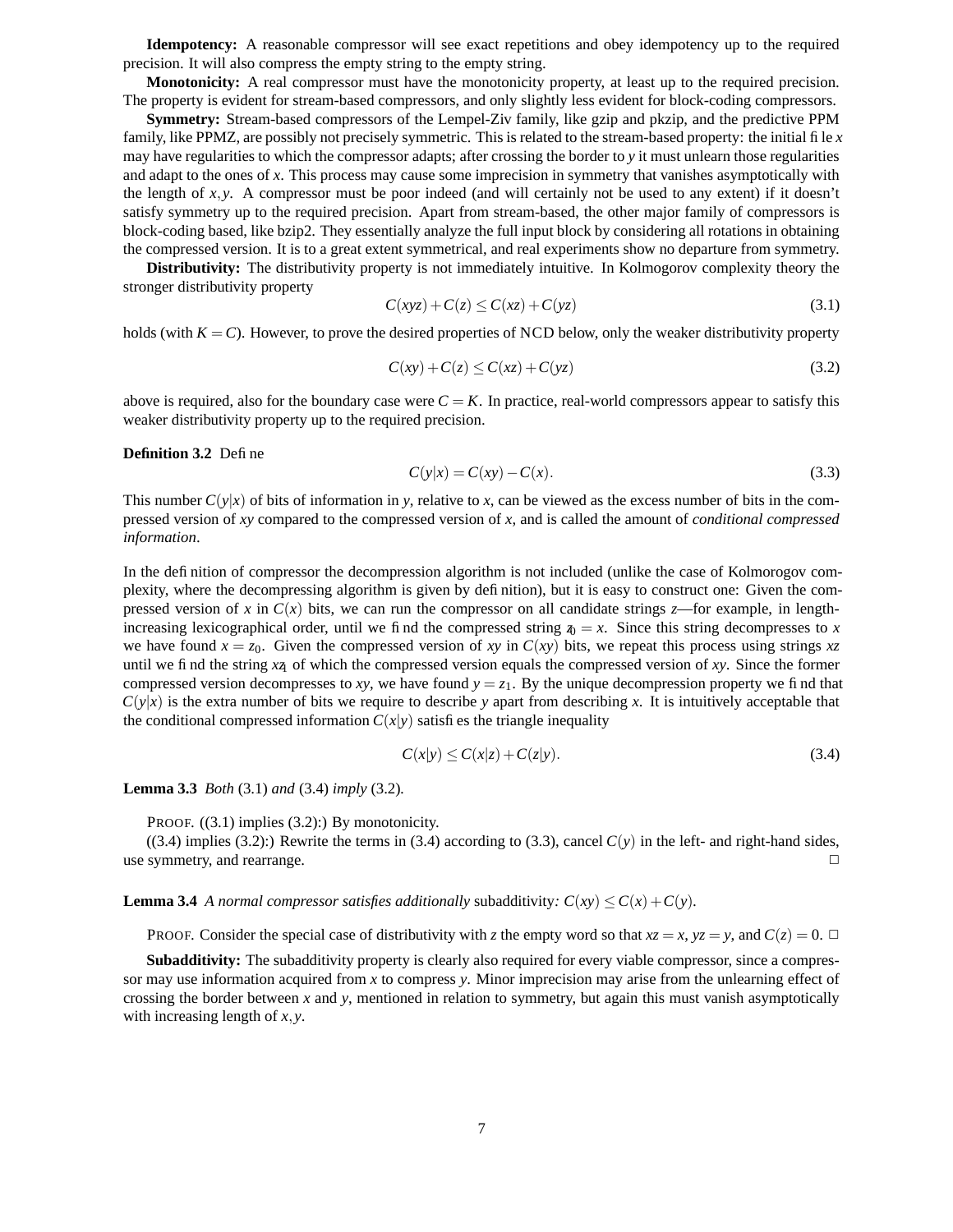### **4 Background in Kolmogorov complexity**

Technically, the *Kolmogorov complexity* of *x* given *y* is the length of the shortest binary program, for the reference universal prefix Turing machine, that on input *y* outputs x; it is denoted as  $K(x|y)$ . For precise definitions, theory and applications, see [32]. The Kolmogorov complexity of *x* is the length of the shortest binary program with no input that outputs *x*; it is denoted as  $K(x) = K(x|\lambda)$  where  $\lambda$  denotes the empty input. Essentially, the Kolmogorov complexity of a file is the length of the ultimate compressed version of the file. In [4] the *information* distance  $E(x, y)$ was introduced, defined as the length of the shortest binary program for the reference universal prefix Turing machine that, with input *x* computes *y*, and with input *y* computes *x*. It was shown there that, up to an additive logarithmic term,  $E(x, y) = \max\{K(x|y), K(y|x)\}\$ . It was shown also that  $E(x, y)$  is a metric, up to negligible violations of the metric inequalties. Moreover, it is universal in the sense that for every admissible distance  $D(x, y)$  as in Definition 2.1,  $E(x, y) \leq D(x, y)$  up to an additive constant depending on *D* but not on *x* and *y*. In [31], the normalized version of  $E(x, y)$ , called the *normalized information distance*, is defined as

NID(x,y) = 
$$
\frac{\max\{K(x|y), K(y|x)\}}{\max\{K(x), K(y)\}}.
$$
 (4.1)

It too is a metric, and it is universal in the sense that this single metric minorizes up to an negligible additive error term all normalized admissible distances in the class considered in [31]. Thus, if two files (of whatever type) are similar (that is, close) according to the particular feature described by a particular normalized admissible distance (not necessarily metric), then they are also similar (that is, close) in the sense of the normalized information metric. This justifies calling the latter *the* similarity metric. We stress once more that different pairs of objects may have different dominating features. Yet every such dominant similarity is detected by the NID . However, this metric is based on the notion of Kolmogorov complexity. Unfortunately, the Kolmogorov complexity is non-computable in the Turing sense. Approximation of the denominator of  $(4.1)$  by a given compressor *C* is straightforward: it is  $max{C(x), C(y)}$ . The numerator is more tricky. It can be rewritten as

$$
\max\{K(x, y) - K(x), K(x, y) - K(y)\},\tag{4.2}
$$

within logarithmic additive precision, by the additive property of Kolmogorov complexity [32]. The term  $K(x, y)$ represents the length of the shortest program for the pair  $(x, y)$ . In compression practice it is easier to deal with the concatenation *xy* or *yx*. Again, within logarithmic precision  $K(x, y) = K(xy) = K(yx)$ . Following a suggestion by Steven de Rooij, one can approximate (4.2) best by  $\min\{C(xy), C(yx)\} - \min\{C(x), C(y)\}$ . Here, and in the later experiments using the CompLearn Toolkit [9], we simply use  $C(xy)$  rather than  $min{C(xy), C(yx)}$ . This is justified by the observation that block-coding based compressors are symmetric almost by definition, and experiments with various stream-based compressors (gzip, PPMZ) show only small deviations from symmetry.

The theory as developed for the Kolmogorov-complexity based NID in [31], may not hold for the (possibly poorly) approximating NCD . It is nonetheless the case that experiments show that the NCD apparently has (some) properties that make the NID so appealing. To fill this gap between theory and practice, we develop the theory of NCD from first principles, based on the axiomatics of Section 3. We show that the NCD is a quasi-universal similarity metric relative to a normal reference compressor *C*. The theory developed in [31] is the boundary case  $C = K$ , where the "quasi-universality" below has become full "universality".

### **5 Compression Distance**

We define a compression distance based on a normal compressor and show it is an admissible distance. In applying the approach, we have to make do with an approximation based on a far less powerful real-world reference compressor *C*. A compressor *C* approximates the information distance  $E(x, y)$ , based on Kolmogorov complexity, by the compression distance  $E_C(x, y)$  defined as

$$
E_C(x, y) = C(xy) - \min\{C(x), C(y)\}.
$$
\n(5.1)

Here,  $C(xy)$  denotes the compressed size of the concatenation of *x* and *y*,  $C(x)$  denotes the compressed size of *x*, and *C*(*y*) denotes the compressed size of *y*.

**Lemma 5.1** *If C is a normal compressor, then*  $E_C(x, y) + O(1)$  *is an admissible distance.*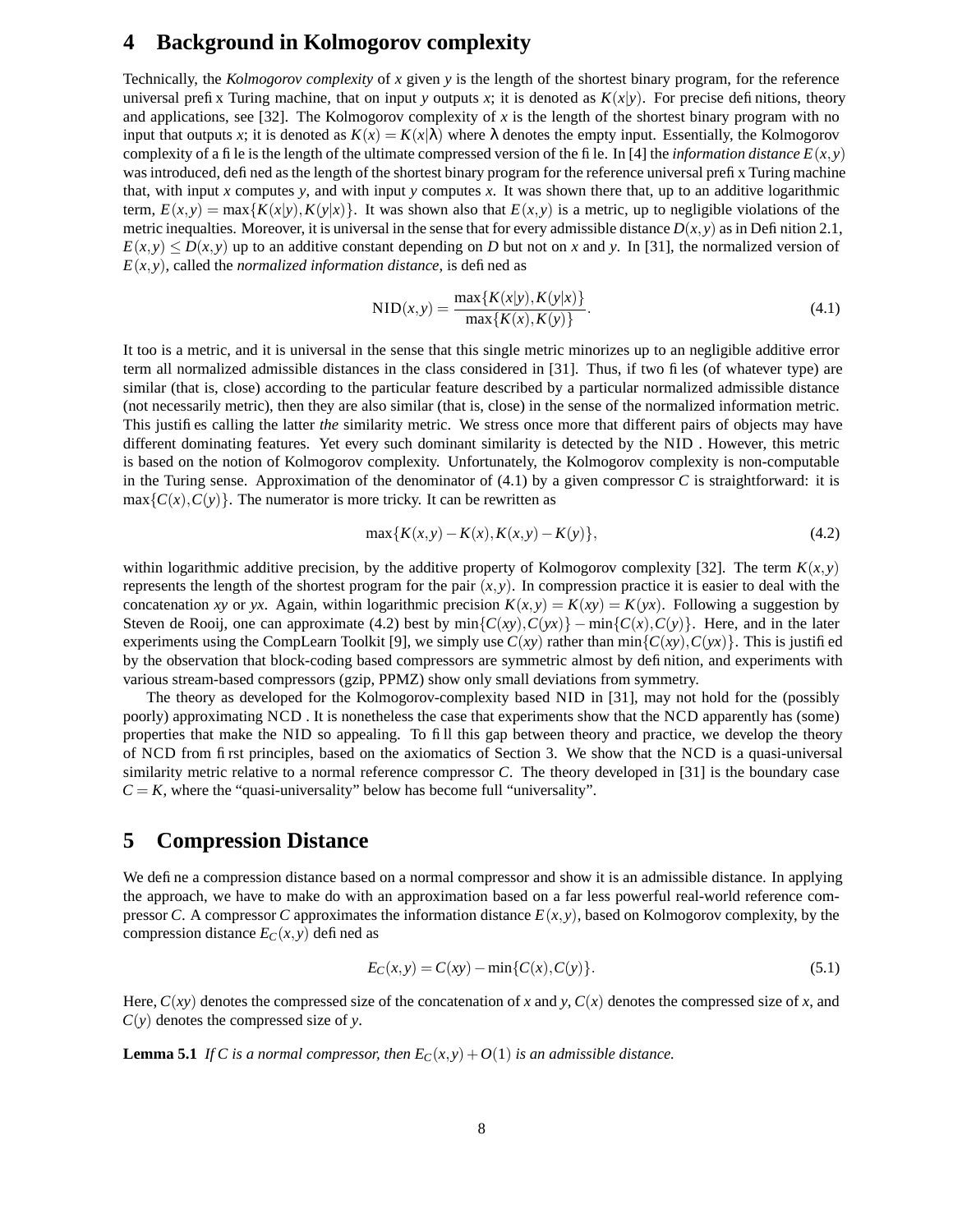**PROOF.** Case 1: Assume  $C(x) \leq C(y)$ . Then  $E_C(x, y) = C(xy) - C(x)$ . Then, given x and a prefix-program of length  $E_C(x, y)$  consisting of the suffix of the *C*-compressed version of xy, and the compressor *C* in  $O(1)$  bits, we can run the compressor *C* on all *xz*'s, the candidate strings *z* in length-increasing lexicographical. When we find a *z* so that the suffix of the compressed version of  $xz$  matches the given suffix, then  $z = y$  by the unique decompression property.

**Case 2:** Assume  $C(y) \geq C(x)$ . By symmetry  $C(xy) = C(yx)$ . Now follow the proof of Case 1.

**Lemma 5.2** If C is a normal compressor, then  $E_C(x, y)$  satisfies the metric (in)equalities up to logarithmic additive *precision.*

PROOF. Only the triangular inequality is non-obvious. By  $(3.2) C(xy) + C(z) \leq C(xz) + C(yz)$  up to logarithmic additive precision. There are six possibilities, and we verify the correctness of the triangular inequality in turn for each of them. Assume  $C(x) \leq C(y) \leq C(z)$ : Then  $C(xy) - C(x) \leq C(xz) - C(x) + C(yz) - C(y)$ . Assume  $C(y) \leq C(z)$  $C(x) \leq C(z)$ : Then  $C(xy) - C(y) \leq C(xz) - C(y) + C(yz) - C(x)$ . Assume  $C(x) \leq C(z) \leq C(y)$ : Then  $C(xy) - C(x) \leq C(y)$  $C(xz) - C(x) + C(yz) - C(z)$ . Assume  $C(y) \leq C(z) \leq C(x)$ : Then  $C(xy) - C(y) \leq C(xz) - C(z) + C(yz) - C(y)$ . Assume  $C(z) \leq C(x) \leq C(y)$ : Then  $C(xy) - C(x) \leq C(xz) - C(z) + C(yz) - C(z)$ . Assume  $C(z) \leq C(y) \leq C(x)$ : Then *C*(*xy*)−*C*(*y*) ≤ *C*(*xz*)−*C*(*z*)+*C*(*yz*)−*C*(*z*). ◯

**Lemma 5.3** *If C is a normal compressor, then*  $E_C^+(x, y) = \max\{C(x), C(y)\}.$ 

PROOF. Consider a pair  $(x, y)$ . The max $\{C(xz) - C(z) : C(z) \le C(y)\}\$ is  $C(x)$  which is achieved for  $z = \lambda$ , the empty word, with  $C(\lambda) = 0$ . Similarly, the max $\{C(\lambda) - C(z) : C(z) \leq C(\lambda)\}$  is  $C(\lambda)$ . Hence the lemma.

### **6 Normalized Compression Distance**

The normalized version of the admissible distance  $E_C(x, y)$ , the compressor *C* based approximation of the normalized information distance (4.1), is called the *normalized compression distance* or NCD:

NCD(x,y) = 
$$
\frac{C(xy) - \min\{C(x), C(y)\}}{\max\{C(x), C(y)\}}.
$$
 (6.1)

This NCD is the main concept of this work. It is the real-world version of the ideal notion of normalized information distance NID in (4.1).

**Remark 6.1** In practice, the NCD is a non-negative number  $0 \le r \le 1 + \varepsilon$  representing how different the two files are. Smaller numbers represent more similar files. The ε in the upper bound is due to imperfections in our compression techniques, but for most standard compression algorithms one is unlikely to see an ε above 0.1 (in our experiments gzip and bzip2 achieved NCD 's above 1, but PPMZ always had NCD at most 1).  $\diamond$ 

There is a natural interpretation to  $NCD(x, y)$ : If, say,  $C(y) \geq C(x)$  then we can rewrite

$$
NCD(x,y) = \frac{C(xy) - C(x)}{C(y)}.
$$

That is, the distance  $NCD(x, y)$  between x and y is the improvement due to compressing y using x as previously compressed "data base," and compressing *y* from scratch, expressed as the ratio between the bit-wise length of the two compressed versions. Relative to the reference compressor we can define the information in  $x$  about  $y$  as  $C(y) - C(y|x)$ . Then, using (3.3),

$$
NCD(x, y) = 1 - \frac{C(y) - C(y|x)}{C(y)}.
$$

That is, the NCD between *x* and *y* is 1 minus the ratio of the information *x* about *y* and the information in *y*.

**Theorem 6.2** If the compressor is normal, then the NCD is a normalized admissible distance satsifying the metric *(in)equalities, that is, a similarity metric.*

PROOF. If the compressor is normal, then by Lemma 5.1 and Lemma 5.3, the NCD is a normalized admissible distance. It remains to show it satisfies the three metric (in)equalities.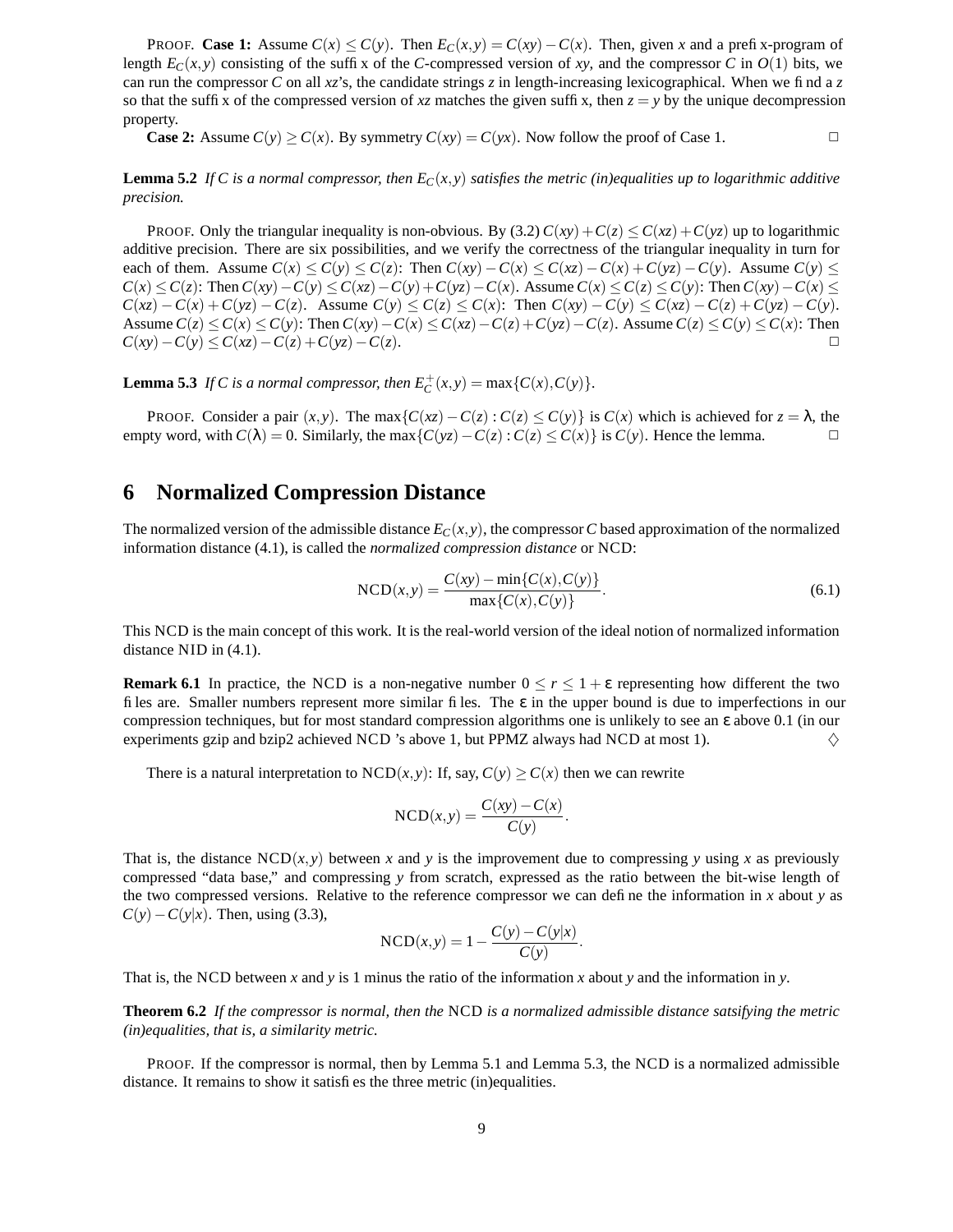- 1. By idempotency we have  $NCD(x, x) = 0$ . By monotonicity we have  $NCD(x, y) \ge 0$  for every x, y, with inequality for  $y \neq x$ .
- 2. NCD $(x, y)$  = NCD $(y, x)$ . The NCD is unchanged by interchanging *x* and *y* in (6.1).
- 3. The difficult property is the triangle inequality. Without loss of generality we assume  $C(x) \leq C(y) \leq C(y)$  $C(z)$ . Since the NCD is symmetrical, there are only three triangle inequalities that can be expressed by  $NCD(x, y)$ ,  $NCD(x, z)$ ,  $NCD(y, z)$ . We verify them in turn:
	- (a)  $NCD(x, y) \leq NCD(x, z) + NCD(z, y)$ : By distributivity, the compressor itself satisfies  $C(xy) + C(z) \leq C$  $C(xz) + C(zy)$ . Subtracting  $C(x)$  from both sides and rewriting,  $C(xy) - C(x) \leq C(xz) - C(x) + C(zy) - C(zy)$  $C(z)$ . Dividing by  $C(y)$  on both sides we find

$$
\frac{C(xy)-C(x)}{C(y)} \leq \frac{C(xz)-C(x)+C(zy)-C(z)}{C(y)}.
$$

The left-hand side is  $\leq 1$ .

i. Assume the right-hand side is ≤ 1. Setting  $C(z) = C(y) + \Delta$ , and adding  $\Delta$  to both the numerator and denominator of the right-hand side, it can only increase and draw closer to 1. Therefore,

$$
\frac{C(xy) - C(x)}{C(y)} \le \frac{C(xz) - C(x) + C(zy) - C(z) + \Delta}{C(y) + \Delta}
$$

$$
= \frac{C(zx) - C(x)}{C(z)} + \frac{C(zy) - C(y)}{C(z)},
$$

which was what we had to prove.

- ii. Assume the right-hand side is > 1. We proceed like in the previous case, and add ∆ to both numerator and denominator. Although now the right-hand side decreases, it must still be greater than 1, and therefore the right-hand side remains at least as large as the left-hand side.
- (b)  $NCD(x, z) \leq NCD(x, y) + NCD(y, z)$ : By distributivity we have  $C(xz) + C(y) \leq C(xy) + C(yz)$ . Subtracting  $C(x)$  from both sides, rearranging, and dividing both sides by  $C(z)$  we obtain

$$
\frac{C(xz) - C(x)}{C(z)} \le \frac{C(xy) - C(x)}{C(z)} + \frac{C(yz) - C(y)}{C(z)}.
$$

The right-hand side doesn't decrease when we substitute  $C(y)$  for the denominator  $C(z)$  of the first term, since  $C(y) \leq C(z)$ . Therefore, the inequality stays valid under this substitution, which was what we had to prove.

(c)  $NCD(y, z) \leq NCD(y, x) + NCD(x, z)$ : By distributivity we have  $C(yz) + C(x) \leq C(yx) + C(xz)$ . Subtracting  $C(y)$  from both sides, rearanging, and dividing both sides by  $C(z)$  we obtain

$$
\frac{C(yz) - C(y)}{C(z)} \le \frac{C(yx) - C(x)}{C(z)} + \frac{C(yz) - C(y)}{C(z)}.
$$

The right-hand side doesn't decrease when we substitute  $C(y)$  for the denominator  $C(z)$  of the first term, since  $C(y) \leq C(z)$ . Therefore, the inequality stays valid under this substitution, which was what we had to prove.

 $\Box$ 

**Quasi-Universality:** We now digress to the theory developed in [31], which formed the motivation for developing the NCD . If, instead of the result of some real compressor, we substitute the Kolmogorov complexity for the lengths of the compressed files in the NCD formula, the result is the NID as in (4.1). It is universal in the following sense: Every admissible distance expressing similarity according to some feature, that can be computed from the objects concerned, is comprised (in the sense of minorized) by the NID . Note that every feature of the data gives rise to a similarity, and, conversely, every similarity can be thought of as expressing some feature: being similar in that sense. Our actual practice in using the NCD falls short of this ideal theory in at least three respects:

(i) The claimed universality of the NID holds only for indefinitely long sequences *x*, *y*. Once we consider strings *x*, *y* of definite length *n*, it is only universal with respect to "simple" computable normalized admissible distances,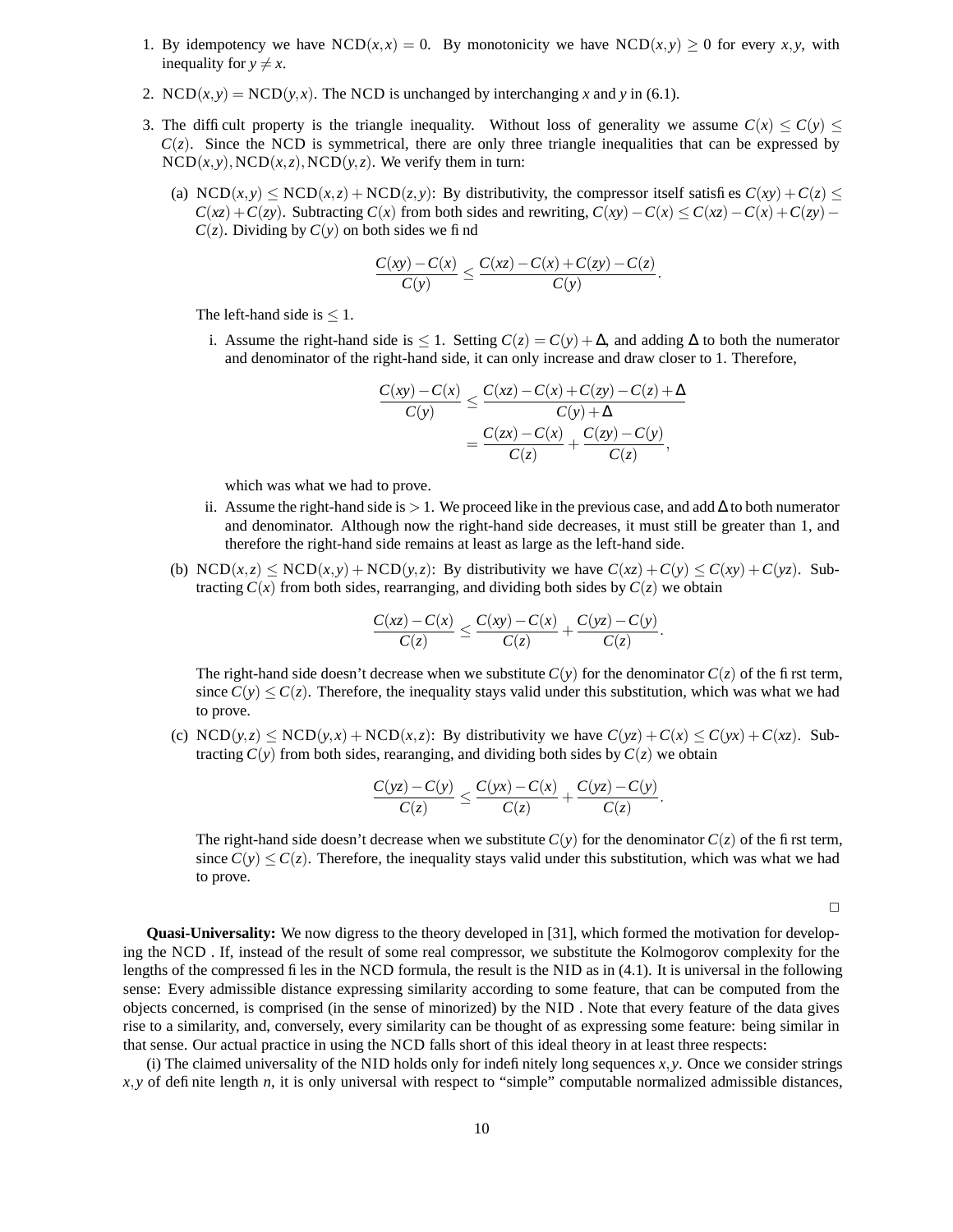where "simple" means that they are computable by programs of length, say, logarithmic in *n*. This reflects the fact that, technically speaking, the universality is achieved by summing the weighted contribution of all similarity distances in the class considered with respect to the objects considered. Only similarity distances of which the complexity is small (which means that the weight is large), with respect to the size of the data concerned, kick in.

(ii) The Kolmogorov complexity is not computable, and it is in principle impossible to compute how far off the NCD is from the NID . So we cannot in general know how well we are doing using the NCD .

(iii) To approximate the NCD we use standard compression programs like gzip, PPMZ, and bzip2. While better compression of a string will always approximate the Kolmogorov complexity better, this may not be true for the NCD . Due to its arithmetic form, subtraction and division, it is theoretically possible that while all items in the formula get better compressed, the improvement is not the same for all items, and the NCD value moves away from the NID value. In our experiments we have not observed this behavior in a noticable fashion. Formally, we can state the following:

**Theorem 6.3** *Let d be a computable normalized admissible distance and C be a normal compressor. Then,*  $NCD(x, y) \leq \alpha d(x, y) + \varepsilon$ , where for  $C(x) \geq C(y)$  we have  $\alpha = D^+(x)/C(x)$  and  $\varepsilon = (C(x|y) - K(x|y))/C(x)$ , with  $C(x|y)$  *according to* (3.3).

PROOF. Fix *d*,*C*,*x*, *y* in the statement of the theorem. Since the NCD is symmetrical, we can, without loss of generality, let  $C(x) \geq C(y)$ . By (3.3) and the symmetry property  $C(xy) = C(yx)$  we have  $C(x|y) \geq C(y|x)$ . Therefore,  $NCD(x, y) = C(x|y)/C(x)$ . Let  $d(x, y)$  be the normalized version of the admissible distance  $D(x, y)$ ; that is,  $d(x, y) =$  $D(x,y)/D^+(x,y)$ . Let  $d(x,y) = e$ . By (2.2), there are  $\langle 2^{eD^+(x)+1} \rangle$  many  $(x, y)$  pairs, such that  $d(x, y) \le e$ . Since *d* is computable, we can compute and enumerate all these pairs. The initially fixed pair  $(x, y)$  is an element in the list and its index takes  $\leq eD^+(x) + 1$  bits. Therefore, given *x*, the *y* can be described by at most  $eD^+(x) + O(1)$ bits—its index in the list and an *O*(1) term accounting for the lengths of the programs involved in reconstructing *y* given its index in the list, and algorithms to compute functions *d* and *C*. Since the Kolmogorov complexity gives the length of the shortest effective description, we have  $K(y|x) \leq e^{Dt} + O(1)$ . Substitution and rewriting yields  $NCD(x, y) = C(x|y)/C(x) \leq \alpha e + \epsilon$ , which was what we had to prove.

 $\Box$ 

**Remark 6.4** Clustering according to NCD will group sequences together that are similar according to features that are not explicitly known to us. Analysis of what the compressor actually does, still may not tell us which features that make sense to us can be expressed by conglomerates of features analyzed by the compressor. This can be exploited to track down unknown features implicitly in classification: forming automatically clusters of data and see in which cluster (if any) a new candidate is placed.

Another aspect that can be exploited is exploratory: Given that the NCD is small for a pair *x*, *y* of specific sequences, what does this really say about the sense in which these two sequences are similar? The above analysis suggests that close similarity will be due to a dominating feature (that perhaps expresses a conglomerate of subfeatures). Looking into these deeper causes may give feedback about the appropriateness of the realized NCD distances and may help extract more intrinsic information about the objects, than the oblivious division into clusters, by looking for the common features in the data clusters.  $\Diamond$ 

### **7 Clustering**

Given a set of objects, the pairwise NCD 's form the entries of a distance matrix. This distance matrix contains the pairwise relations in raw form. But in this format that information is not easily usable. Just as the distance matrix is a reduced form of information representing the original data set, we now need to reduce the information even further in order to achieve a cognitively acceptable format like data clusters. To extract a hierarchy of clusters from the distance matrix, we determine a dendrogram (binary tree) that agrees with the distance matrix according to a cost measure. This allows us to extract more information from the data than just flat clustering (determining disjoint clusters in dimensional representation).

Clusters are groups of objects that are similar according to our metric. There are various ways to cluster. Our aim is to analyze data sets for which the number of clusters is not known a priori, and the data are not labeled. As stated in [16], conceptually simple, hierarchical clustering is among the best known unsupervised methods in this setting, and the most natural way is to represent the relations in the form of a dendrogram, which is customarily a directed binary tree or undirected ternary tree. To construct the tree from a distance matrix with entries consisting of the pairwise distances between objects, we use a quartet method. This is a matter of choice only, other methods may work equally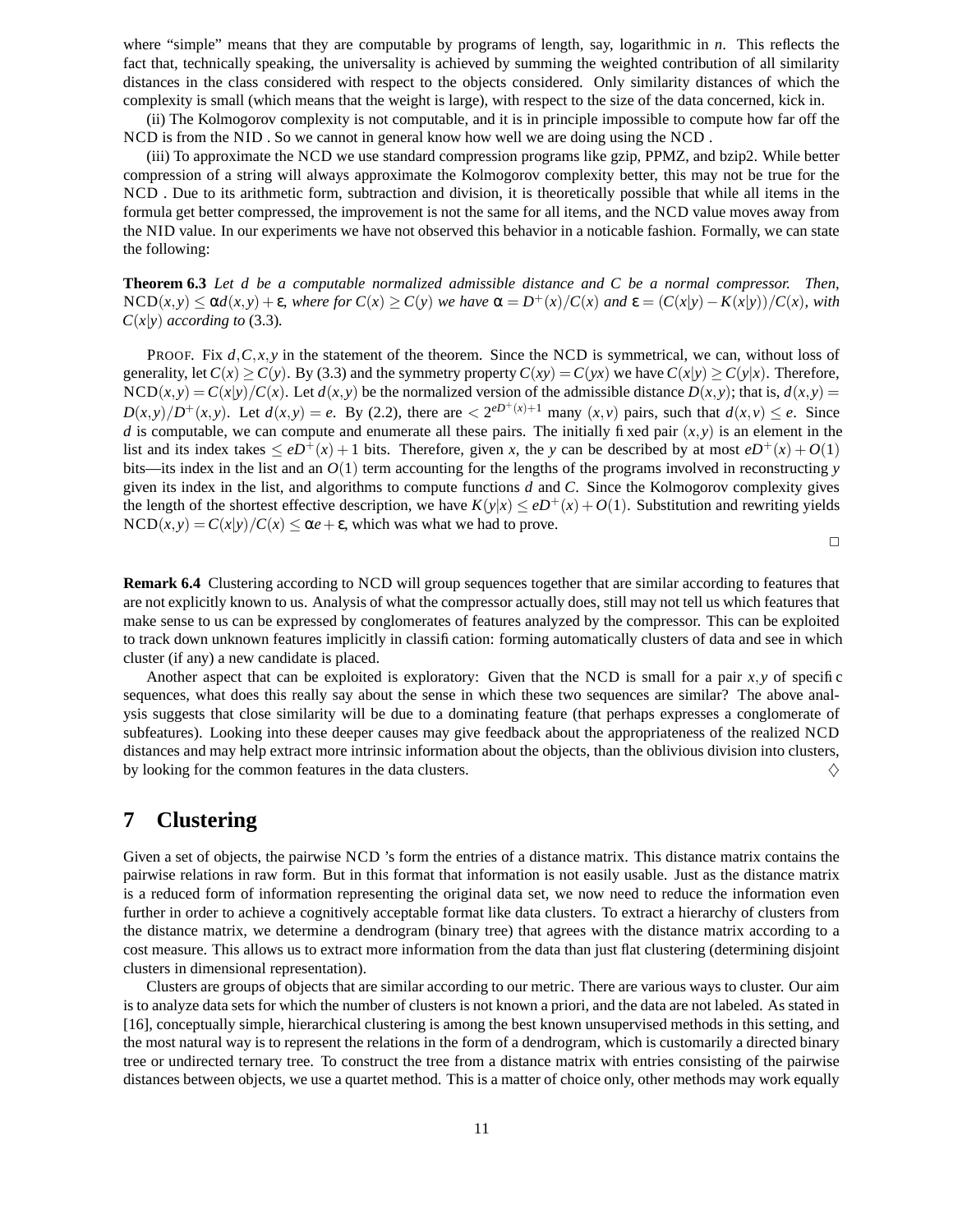well. The distances we compute in our experiments are often within the range 0.85 to 1.2. That is, the distinguishing features are small, and we need a sensitive method to extract as much information contained in the distance matrix as is possible. For example, our experiments showed that reconstructing a minimum spanning tree is not sensitive enough and gives poor results. With increasing number of data items, the projection of the NCD matrix information into the tree representation format gets increasingly distorted. A similar situation arises in using alignment cost in genomic comparisons. Experience shows that in both cases the hierarchical clustering methods seem to work best for small sets of data, up to 25 items, and to deteriorate for larger sets, say 40 items or more. A standard solution to hierarchically cluster larger sets of data is to first cluster nonhierarchically, by say multidimensional scaling of *k*-means, available in standard packages, for instance *Matlab*, and then apply hierarchical clustering on the emerging clusters.

**The quartet method:** We consider every group of four elements from our set of *n* elements; there are  $\binom{n}{4}$  such groups. From each group  $u, v, w, x$  we construct a tree of arity 3, which implies that the tree consists of two subtrees of two leaves each. Let us call such a tree a *quartet topology*. There are three possibilities denoted (i)  $uv|wx$ , (ii)  $uw|vx$ , and (iii)  $ux|vw$ , where a vertical bar divides the two pairs of leaf nodes into two disjoint subtrees (Figure 1).



Figure 1: The three possible quartet topologies for the set of leaf labels *u,v,w,x*

For any given tree T and any group of four leaf labels  $u, v, w, x$ , we say T is *consistent* with  $uv|wx$  if and only if the path from  $u$  to  $v$  does not cross the path from  $w$  to  $x$ . Note that exactly one of the three possible quartet topologies for any set of 4 labels must be consistent for any given tree. We may think of a large tree having many smaller



Figure 2: An example tree consistent with quartet topology *uv*|*wx*

quartet topolgies embedded within its structure. Commonly the goal in the quartet method is to find (or approximate as closely as possible) the tree that embeds the maximal number of consistent (possibly weighted) quartet topologies from a given set *Q* of quartet topologies [19] (Figure 2). This is called the (weighted) *Maximum Quartet Consistency*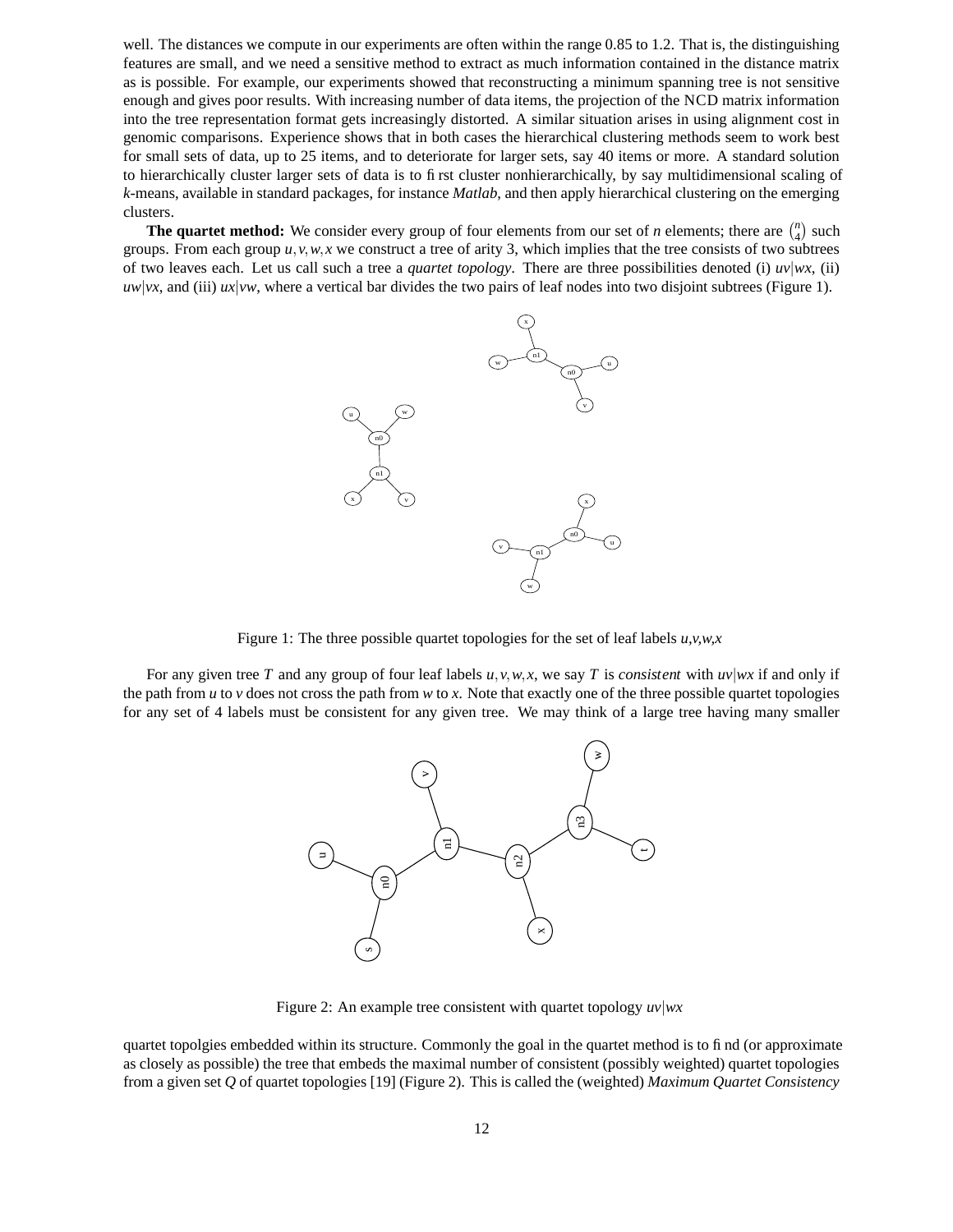*(MQC)* problem.

We propose a new optimization problem: the *Minimum Quartet Tree Cost (MQTC)*, as follows: The cost of a quartet topology is defined as the sum of the distances between each pair of neighbors; that is,  $C_{uv|wx} = d(u, v) + d(v, w)$  $d(w, x)$ . The total cost  $C_T$  of a tree *T* with a set *N* of leaves (external nodes of degree 1) is defined as  $C_T =$  $\sum_{\{u,v,w,x\} \subset N} \{C_{uv|wx} : T$  is consistent with  $uv|wx\}$ —the sum of the costs of all its consistent quartet topologies. First, we generate a list of all possible quartet topolgies for all four-tuples of labels under consideration. For each group of three possible quartet topologies for a given set of four labels  $u, v, w, x$ , calculate a best (minimal) cost  $m(u, v, w, x) =$  $\min\{C_{uv|wx}, C_{uv|vx}, C_{ux|vw}\}\$ , and a worst (maximal) cost  $M(u, v, w, x) = \max\{C_{uv|wx}, C_{uv|vx}, C_{ux|vw}\}\$ . Summing all best quartet toplogies yields the best (minimal) cost  $m = \sum_{\{u,v,w,x\} \subseteq N} m(u,v,w,x)$ . Conversely, summing all worst quartet toplogies yields the worst (maximal) cost  $M = \sum_{\{u,v,w,x\} \subseteq N} M(u,v,w,x)$ . For some distance matrices, these minimal and maximal values can not be attained by actual trees; however, the score  $C_T$  of every tree  $T$  will lie between these two values. In order to be able to compare tree scores in a more uniform way, we now rescale the score linearly such that the worst score maps to 0, and the best score maps to 1, and term this the *normalized tree benefit score*  $S(T) = (M - C_T)/(M - m)$ . Our goal is to find a full tree with a maximum value of  $S(T)$ , which is to say, the lowest total cost.

To express the notion of computational difficulty one uses the notion of "nondeterministic polynomial time (NP)". If a problem concerning *n* objects is NP-hard this means that the best known algorithm for this (and a wide class of significant problems) requires computation time exponential in *n*. That is, it is infeasible in practice. The *MQC decision problem* is the following: Given *n* objects, let *T* be a tree of which the *n* leaves are labeled by the objects, and let *Q<sup>T</sup>* be the set of quartet topologies embedded in *T*. Given a set of quartet topologies *Q*, and an integer *k*, the problem is to decide whether there is a binary tree *T* such that  $Q \cap Q_T > k$ . In [19] it is shown that the MQC decision problem is NP-hard. For every MQC decision problem one can define an MQTC problem that has the same solution: give the quartet topologies in *Q* cost 0 and the other ones cost 1. This way the MQC decision problem can be reduced to the MQTC decision problem, which shows also the latter to be NP-hard. Hence, it is infeasible in practice, but we can sometimes solve it, and always approximate it. (The reduction also shows that the quartet problems reviewed in [19], are subsumed by our problem.) Adapting current methods in [6] to our MQTC optimization problem, results in far too computationally intensive calculations; they run many months or years on moderate-sized problems of 30 objects. Therefore, we have designed a simple, feasible, heuristic method for our problem based on randomization and hill-climbing. First, a random tree with 2*n* − 2 nodes is created, consisting of *n* leaf nodes (with 1 connecting edge) labeled with the names of the data items, and *n* − 2 non-leaf or *internal* nodes labeled with the lowercase letter "n" followed by a unique integer identifier. Each internal node has exactly three connecting edges. For this tree *T*, we calculate the total cost of all embedded quartet toplogies, and invert and scale this value to find  $S(T)$ . A tree is consistent with precisely  $\frac{1}{3}$  of all quartet topologies, one for every quartet. A random tree may be consistent with about  $\frac{1}{3}$  of the best quartet topologies—but because of dependencies this figure is not precise. The initial random this tree is chosen as the currently best known tree, and is used as the basis for further searching. We define a simple mutation on a tree as one of the three possible transformations:

- 1. A *leaf swap*, which consists of randomly choosing two leaf nodes and swapping them.
- 2. A *subtree swap*, which consists of randomly choosing two internal nodes and swapping the subtrees rooted at those nodes.
- 3. A *subtree transfer*, whereby a randomly chosen subtree (possibly a leaf) is detached and reattached in another place, maintaining arity invariants.

Each of these simple mutations keeps the number of leaf nodes and internal nodes in the tree invariant; only the structure and placements change. Define a full mutation as a sequence of at least one but potentially many simple mutations, picked according to the following distribution. First we pick the number *k* of simple mutations that we will perform with probability  $2^{-k}$ . For each such simple mutation, we choose one of the three types listed above with equal probability. Finally, for each of these simple mutations, we pick leaves or internal nodes, as necessary. Notice that trees which are close to the original tree (in terms of number of simple mutation steps in between) are examined often, while trees that are far away from the original tree will eventually be examined, but not very frequently. In order to search for a better tree, we simply apply a full mutation on  $T$  to arrive at  $T'$ , and then calculate  $S(T')$ . If  $S(T') > S(T)$ , then keep *T*' as the new best tree. Otherwise, try a new different tree and repeat. If  $S(T')$  ever reaches 1, then halt, outputting the best tree. Otherwise, run until it seems no better trees are being found in a reasonable amount of time, in which case the approximation is complete.

Note that if a tree is ever found such that  $S(T) = 1$ , then we can stop because we can be certain that this tree is optimal, as no tree could have a lower cost. In fact, this perfect tree result is achieved in our artificial tree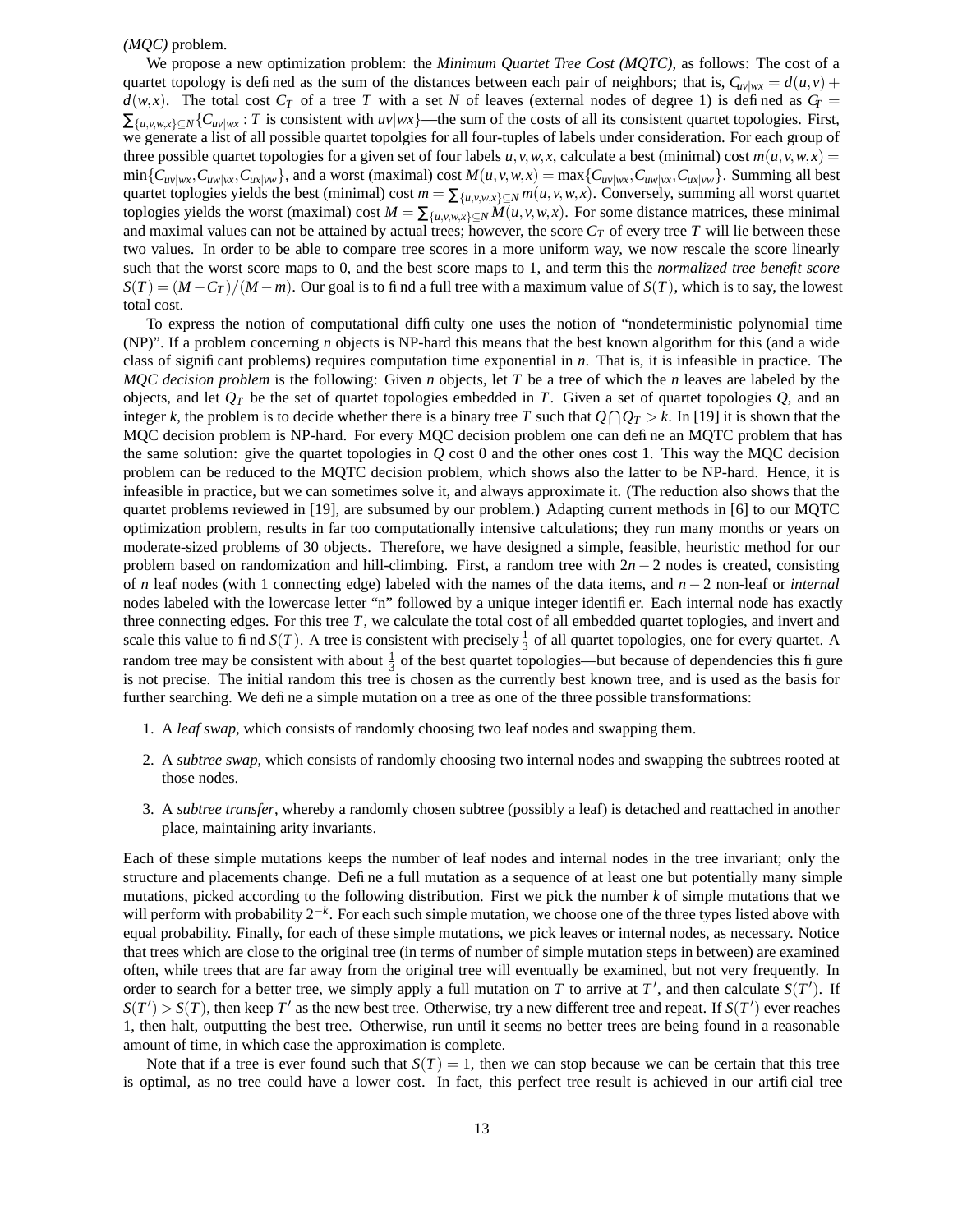

Figure 3: Progress of a 60-item data set experiment over time

reconstruction experiment (Section 7.1) reliably in a few minutes. For real-world data, *S*(*T*) reaches a maximum somewhat less than 1, presumably reflecting distortion of the information in the distance matrix data by the best possible tree representation, as noted above, or indicating getting stuck in a local optimum or a search space too large to find the global optimum. On many typical problems of up to 40 objects this tree-search gives a tree with  $S(T) \geq 0.9$  within half an hour. For large numbers of objects, tree scoring itself can be slow (as this takes order  $n^4$ computation steps), and the space of trees is also large, so the algorithm may slow down substantially. For larger experiments, we use a C++/Ruby implementation with MPI (Message Passing Interface, a common standard used on massively parallel computers) on a cluster of workstations in parallel to find trees more rapidly. We can consider the graph mapping the achieved  $S(T)$  score as a function of the number of trees examined. Progress occurs typically in a sigmoidal fashion towards a maximal value  $\leq 1$ , Figure 3.

#### **7.1 Three controlled experiments**

With the natural data sets we use, one may have the preconception (or prejudice) that, say, music by Bach should be clustered together, music by Chopin should be clustered together, and so should music by rock stars. However, the preprocessed music files of a piece by Bach and a piece by Chopin, or the Beatles, may resemble one another more than two different pieces by Bach—by accident or indeed by design and copying. Thus, natural data sets may have ambiguous, conflicting, or counterintuitive outcomes. In other words, the experiments on natural data sets have the drawback of not having an objective clear "correct" answer that can function as a benchmark for assessing our experimental outcomes, but only intuitive or traditional preconceptions. We discuss three experiments that show that our program indeed does what it is supposed to do—at least in artificial situations where we know in advance what the correct answer is. The similarity machine consists of two parts: (i) extracting a distance matrix from the data, and (ii) constructing a tree from the distance matrix using our novel quartet-based heuristic.

**Testing the quartet-based tree construction:** We first test whether the quartet-based tree construction heuristic is trustworthy: We generated a ternary tree  $T$  with 18 leaves, using the pseudo-random number generator "rand" of the Ruby programming language, and derived a metric from it by defining the distance between two nodes as follows: Given the length of the path from *a* to *b*, in an integer number of edges, as  $L(a, b)$ , let

$$
d(a,b) = \frac{L(a,b)+1}{18},
$$

except when  $a = b$ , in which case  $d(a,b) = 0$ . It is easy to verify that this simple formula always gives a number between 0 and 1, and is monotonic with path length. Given only the  $18 \times 18$  matrix of these normalized distances, our quartet method exactly reconstructed the original tree *T* represented in Figure 4, with  $S(T) = 1$ .

**Testing the similarity machine on artificial data:** Given that the tree reconstruction method is accurate on clean consistent data, we tried whether the full procedure works in an acceptable manner when we know what the outcome should be like. We used the "rand" pseudo-random number generator from the C programming language standard library under Linux. We randomly generated 11 separate 1-kilobyte blocks of data where each byte was equally probable and called these *tags*. Each tag was associated with a different lowercase letter of the alphabet. Next, we generated 22 files of 80 kilobyte each, by starting with a block of purely random bytes and applying one, two, three, or four different tags on it. Applying a tag consists of ten repetitions of picking a random location in the 80-kilobyte file, and overwriting that location with the globally consistent tag that is indicated. So, for instance, to create the file referred to in the diagram by "a," we start with 80 kilobytes of random data, then pick ten places to copy over this random data with the arbitrary 1-kilobyte sequence identified as tag *a*. Similarly, to create file "ab,"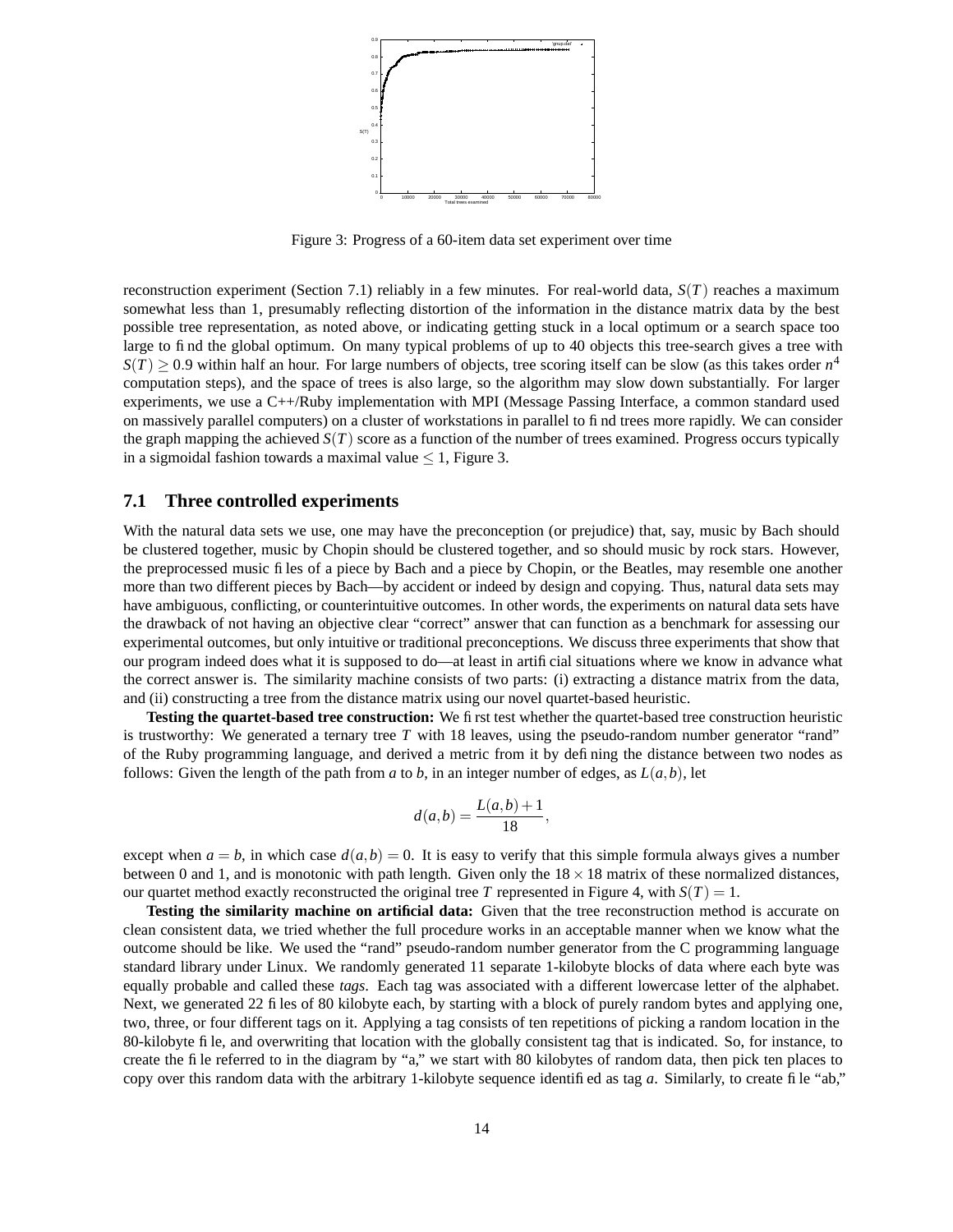

Figure 4: The randomly generated tree that our algorithm reconstructed.  $S(T) = 1$ .

we start with 80 kilobytes of random data, then pick ten places to put copies of tag *a*, then pick ten more places to put copies of tag *b* (perhaps overwriting some of the *a* tags). Because we never use more than four different tags, and therefore never place more than 40 copies of tags, we can expect that at least half of the data in each file is random and uncorrelated with the rest of the files. The rest of the file is correlated with other files that also contain tags in common; the more tags in common, the more related the files are. The compressor used to compute the NCD matrix was bzip2. The resulting tree is given in Figure 5; it can be seen that the clustering has occured exactly as we would expect. The  $S(T)$  score is 0.905.

**Testing the similarity machine on natural data:** We test gross classification of files based on markedly different file types. Here, we chose several files: (i) Four mitochondrial gene sequences, from a black bear, polar bear, fox, and rat obtained from the GenBank Database on the world-wide web; (ii) Four excerpts from the novel *The Zeppelin's Passenger* by E. Phillips Oppenheim, obtained from the Project Gutenberg Edition on the World-Wide web; (iii) Four MIDI files without further processing; two from Jimi Hendrix and two movements from Debussy's Suite Bergamasque, downloaded from various repositories on the world-wide web; (iv) Two Linux x86 ELF executables (the *cp* and *rm* commands), copied directly from the RedHat 9.0 Linux distribution; and (v) Two compiled Java class files, generated by ourselves. The compressor used to compute the NCD matrix was bzip2. As expected, the program correctly classifies each of the different types of files together with like near like. The result is reported in Figure 6 with  $S(T)$  equal to the very high confidence value 0.984. This experiment shows the power and universality of the method: no features of any specific domain of application are used.

### **8 Experimental Validation**

We developed the CompLearn Toolkit, Section 1, and performed experiments in vastly different application fields to test the quality and universality of the method. The success of the method as reported below depends strongly on the judicious use of encoding of the objects compared. Here one should use common sense on what a real world compressor can do. There are situations where our approach fails if applied in a straightforward way. For example: comparing text files by the same authors in different encodings (say, Unicode and 8-bit version) is bound to fail. For the ideal similarity metric based on Kolmogorov complexity as defined in [31] this does not matter at all, but for practical compressors used in the experiments it will be fatal. Similarly, in the music experiments below we use symbolic MIDI music file format rather than wave format music files. The reason is that the strings resulting from straightforward discretizing the wave form files may be too sensitive to how we discretize.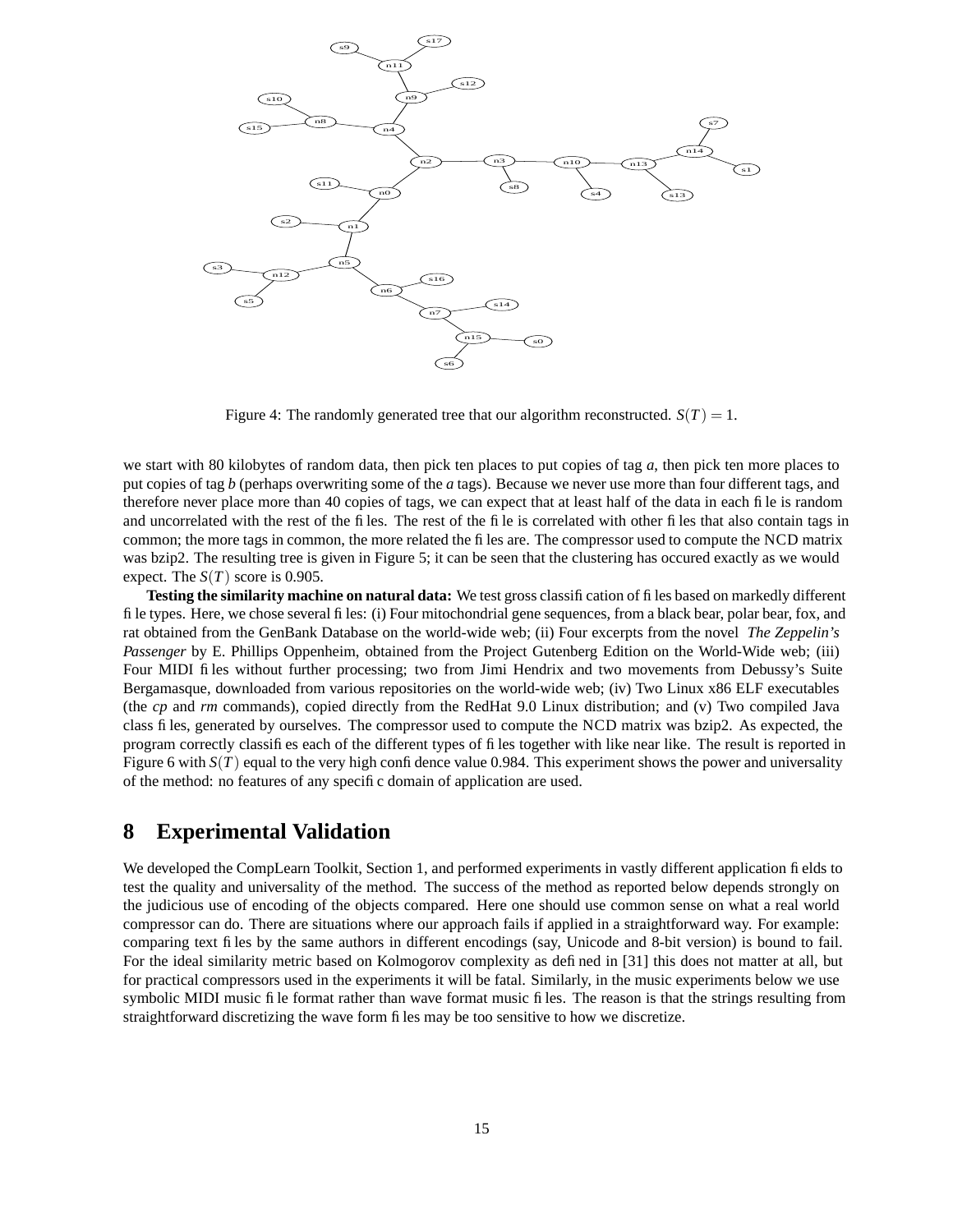

Figure 5: Classification of artificial files with repeated 1-kilobyte tags. Not all possiblities are included; for example, file "*b*" is missing.  $S(T) = 0.905$ .

#### **8.1 Genomics and Phylogeny**

In recent years, as the complete genomes of various species become available, it has become possible to do whole genome phylogeny (this overcomes the problem that useing different targeted parts of the genome, or proteins, may give different trees [36]). Traditional phylogenetic methods on individual genes depended on multiple alignment of the related proteins and on the model of evolution of individual amino acids. Neither of these is practically applicable to the genome level. In absence of such models, a method which can compute the shared information between two sequences is useful because biological sequences encode information, and the occurrence of evolutionary events (such as insertions, deletions, point mutations, rearrangements, and inversions) separating two sequences sharing a common ancestor will result in the loss of their shared information. Our method (in the form of the CompLearn Toolkit) is a fully automated software tool based on such a distance to compare two genomes.

**Mammalian Evolution:** In evolutionary biology the timing and origin of the major extant placental clades (groups of organisms that have evolved from a common ancestor) continues to fuel debate and research. Here, we provide evidence by whole mitochondrial genome phylogeny for competing hypotheses in two main questions: the grouping of the Eutherian orders, and the Therian hypothesis versus the Marsupionta hypothesis.

**Eutherian Orders:** We demonstrate (already in [31]) that a whole mitochondrial genome phylogeny of the Eutherians (placental mammals) can be reconstructed automatically from *unaligned* complete mitochondrial genomes by use of an early form of our compression method, using standard software packages. As more genomic material has become available, the debate in biology has intensified concerning which two of the three main groups of placental mammals are more closely related: Primates, Ferungulates, and Rodents. In [7], the maximum likelihood method of phylogeny tree reconstruction gave evidence for the (Ferungulates, (Primates, Rodents)) grouping for half of the proteins in the mitochondial genomes investigated, and (Rodents, (Ferungulates, Primates)) for the other halves of the mt genomes. In that experiment they aligned 12 concatenated mitochondrial proteins, taken from 20 species: rat (*Rattus norvegicus*), house mouse (*Mus musculus*), grey seal (*Halichoerus grypus*), harbor seal (*Phoca vitulina*), cat (*Felis catus*), white rhino (*Ceratotherium simum*), horse (*Equus caballus*), finback whale (*Balaenoptera physalus*), blue whale (*Balaenoptera musculus*), cow (*Bos taurus*), gibbon (*Hylobates lar*), gorilla (*Gorilla gorilla*), human (*Homo sapiens*), chimpanzee (*Pan troglodytes*), pygmy chimpanzee (*Pan paniscus*), orangutan (*Pongo pygmaeus*), Sumatran orangutan (*Pongo pygmaeus abelii*), using opossum (*Didelphis virginiana*), wallaroo (*Macropus robustus*), and the platypus (*Ornithorhynchus anatinus*) as outgroup. In [30, 31] we used the whole mitochondrial genome of the same 20 species, computing the NCD distances (or a closely related distance in [30]), using the GenCompress compressor, followed by tree reconstruction using the neighbor joining program in the MOLPHY package [38] to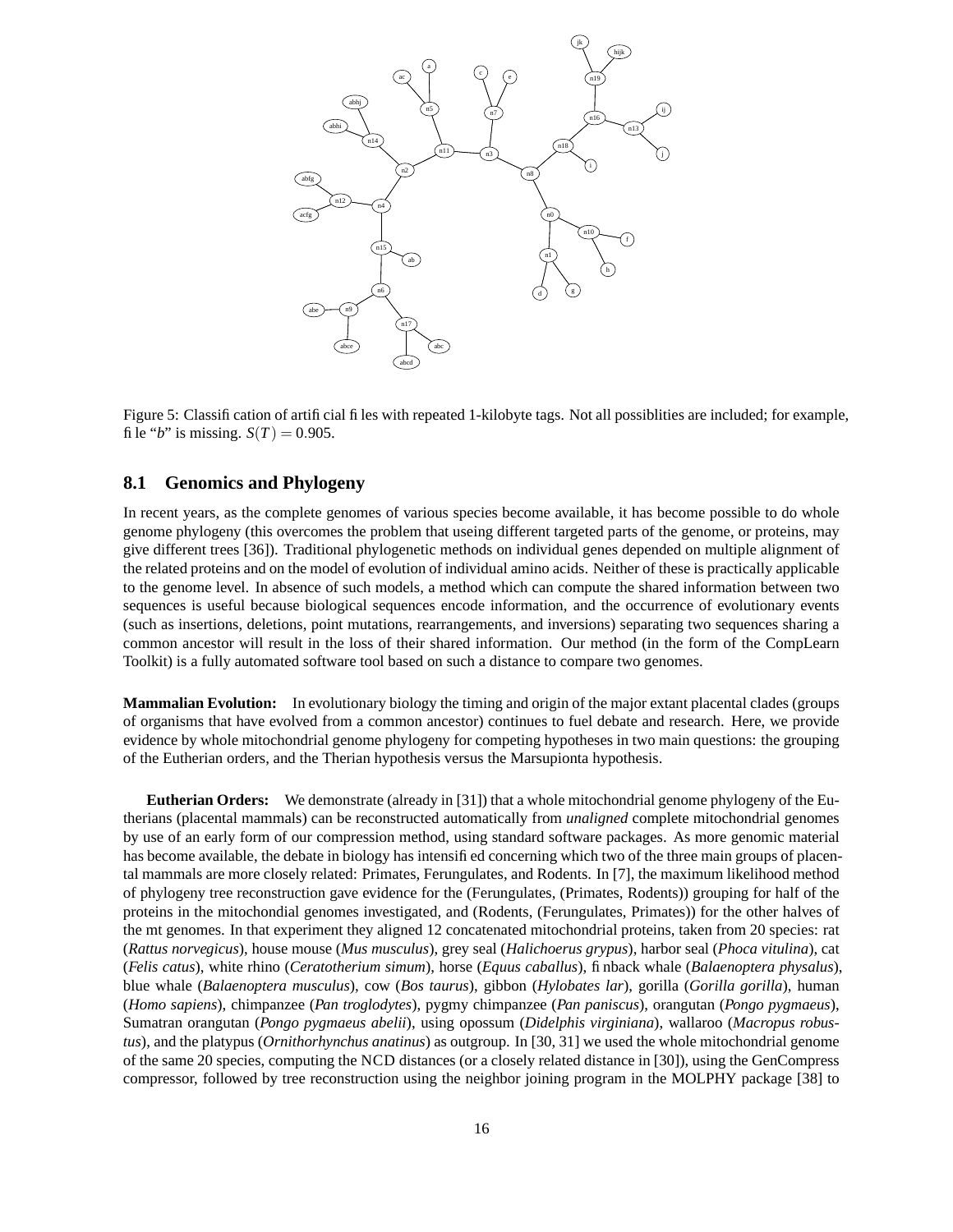

Figure 6: Classification of different file types. Tree agrees exceptionally well with NCD distance matrix:  $S(T)$  = 0.984.

confirm the commonly believed morphology-supported hypothesis (Rodents, (Primates, Ferungulates)). Repeating the experiment using the hypercleaning method [6] of phylogeny tree reconstruction gave the same result. Here, we repeated this experiment several times using the CompLearn Toolkit using our new quartet method for reconstructing trees, and computing the NCD with various compressors (gzip, bzip2, PPMZ), again always with the same result. These experiments are not reported since they are subsumed by the larger experiment of Figure 7. This is a far larger experiment than the one in [30, 31], and aimed at testing two distinct hypotheses simulataniously: the one in the latter references about the Eutherian orders, and the far more general one about thge orders of the placental mammals (Eutheria, Metatheria, and Prototheria). Note also that adding the extra species from 20 to 24 is an addition that biologists are loath to do: both for computational reasons and fear of destabilizing a realistic phylogeny by adding even one more species to the computation. Furthermore, in the last mentioned references we used the special-purpose genome compressor GenCompress to determine the distance matrix, and the standard biological software MOLPHY package to reconstruct the phylogeny tree from the distance matrix. In contrast, in this paper we conduct a larger experiment than before, using just the general-purpose compressor bzip2 to obtain the distance matrix, and our new quartet tree reconstruction method to obtain the phylogeny tree—that is, our own Complearn package [9], used without any change in all the other experiments.

**Marsupionta and Theria:** The extant monophyletic divisions of the class Mammalia are the Prototheria (monotremes: mammals that procreate using eggs), Metatheria (marsupials: mammals that procreate using pouches), and Eutheria (placental mammals: mammals that procreate using placentas). The sister relationships between these groups is viewed as the most fundamental question in mammalian evolution [21]. Phylogenetic comparison by either anatomy or mitochondrial genome has resulted in two conflicting hypotheses: the gene-isolation-supported *Marsupionta hypothesis*: ((Prototheria, Metatheria), Eutheria) versus the morphology-supported *Theria hypothesis*: (Prototheria, (Methateria, Eutheria)), the third possiblity apparently not being held seriously by anyone. There has been a lot of support for either hypothesis; recent support for the Theria hypothesis was given in [21] by analyzing a large nuclear gene (M6P/IG2R), viewed as important across the species concerned, and even more recent support for the Marsupionta hypothesis was given in [18] by phylogenetic analysis of another sequence from the nuclear gene (18S rRNA) and by the whole mitochondrial genome.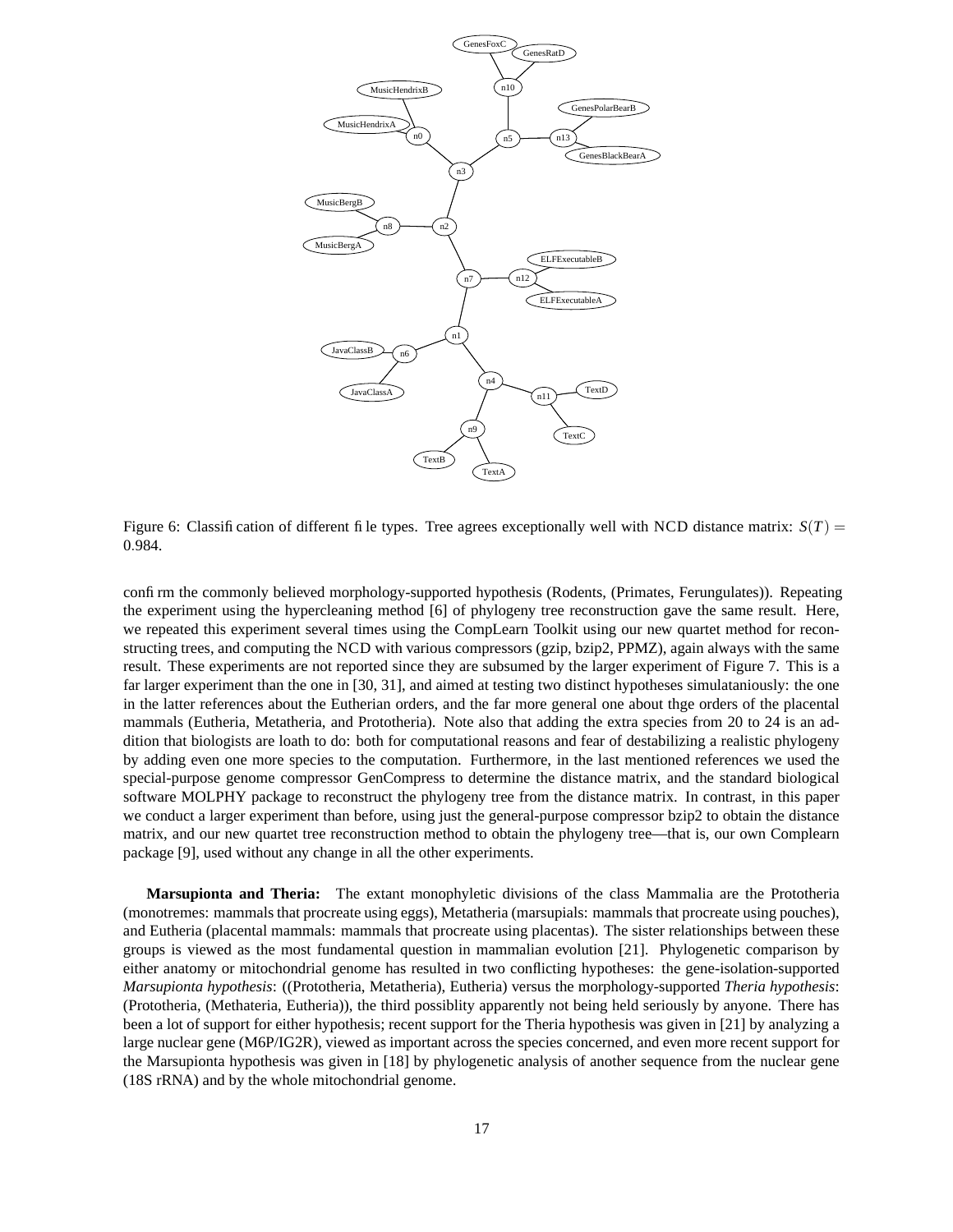

Figure 7: The evolutionary tree built from complete mammalian mtDNA sequences of 24 species, using the NCD matrix of Figure 9. We have redrawn the tree from our output to agree better with the customary phylogeny tree format. The tree agrees exceptionally well with the NCD distance matrix:  $S(T) = 0.996$ .



Figure 8: Multidimensional clustering of same NCD matrix (Figure 9) as used for Figure 7. Kruskal's stress-1 = 0.389.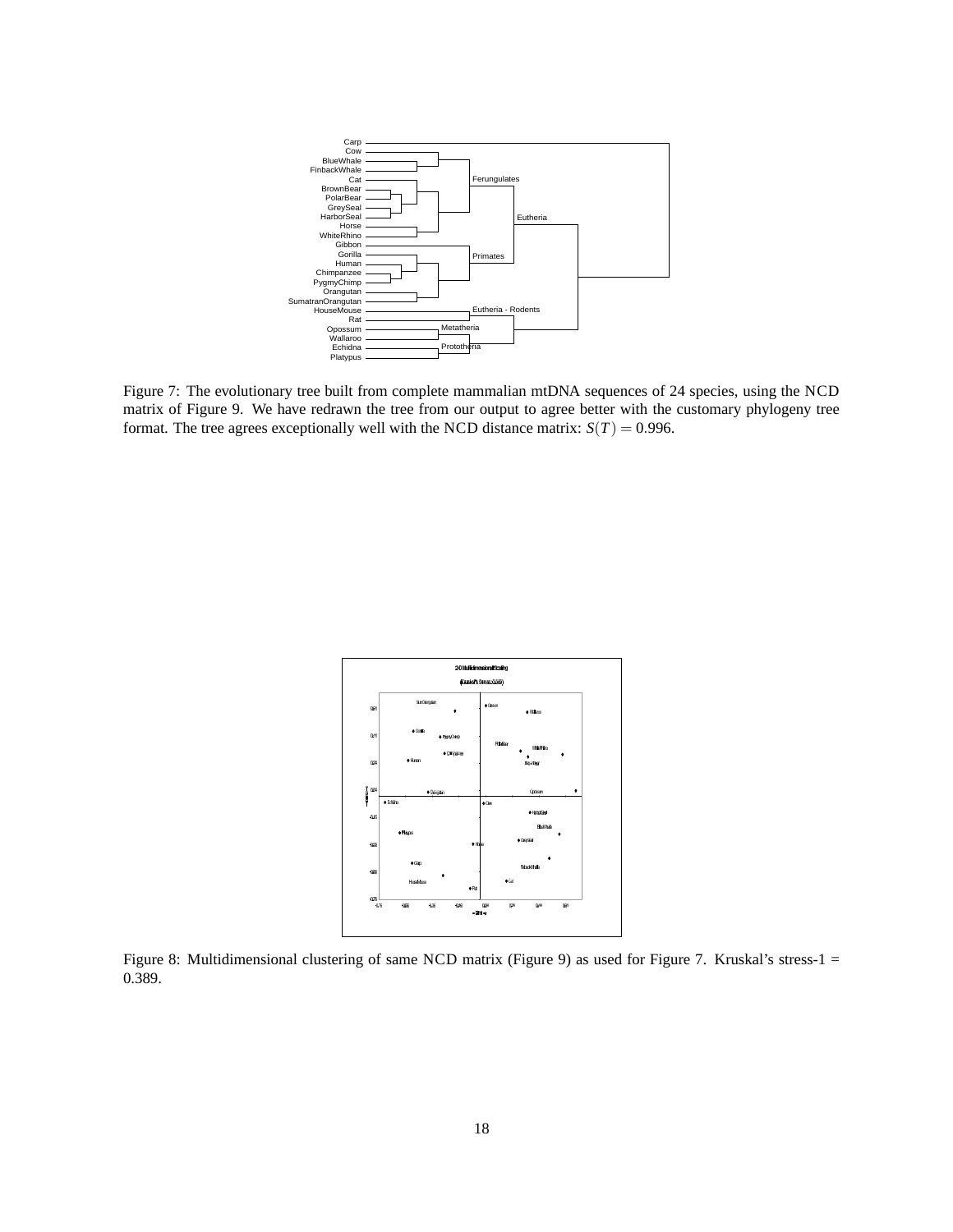|                                                                                                                                                                  | BlueWhale        |  |      | Cat        |  |     | Echidna  |  |        | Gorilla  |  |            | Horse |            |       | Opossum                                                                                                                                                    |  |  | PolarBear  |  |  | SumOrang |  |            |
|------------------------------------------------------------------------------------------------------------------------------------------------------------------|------------------|--|------|------------|--|-----|----------|--|--------|----------|--|------------|-------|------------|-------|------------------------------------------------------------------------------------------------------------------------------------------------------------|--|--|------------|--|--|----------|--|------------|
|                                                                                                                                                                  | <b>BrownBear</b> |  |      | Chimpanzee |  |     | FinWhale |  |        | GrevSeal |  |            |       | HouseMouse |       | Orangutan                                                                                                                                                  |  |  | PvgmvChimo |  |  | Wallaroo |  |            |
|                                                                                                                                                                  |                  |  | Carp |            |  | Cow |          |  | Gibbon |          |  | HarborSeal |       |            | Human |                                                                                                                                                            |  |  | Platypus   |  |  | Rat      |  | WhiteRhino |
| BlueWhale 0.005 0.906 0.943 0.897 0.925 0.883 0.936 0.616 0.928 0.931 0.901 0.898 0.896 0.926 0.920 0.936 0.928 0.929 0.929 0.907 0.930 0.927 0.929 0.925 0.902  |                  |  |      |            |  |     |          |  |        |          |  |            |       |            |       |                                                                                                                                                            |  |  |            |  |  |          |  |            |
| BrownBear 0.906 0.002 0.943 0.887 0.935 0.906 0.944 0.915 0.939 0.940 0.875 0.872 0.910 0.934 0.930 0.936 0.938 0.937 0.269 0.940 0.935 0.936 0.923 0.915        |                  |  |      |            |  |     |          |  |        |          |  |            |       |            |       |                                                                                                                                                            |  |  |            |  |  |          |  |            |
|                                                                                                                                                                  |                  |  |      |            |  |     |          |  |        |          |  |            |       |            |       | Carp 0.943 0.943 0.006 0.946 0.954 0.957 0.955 0.952 0.951 0.957 0.949 0.950 0.952 0.956 0.946 0.956 0.955 0.954 0.954 0.960 0.950 0.953 0.960 0.953 0.960 |  |  |            |  |  |          |  |            |
|                                                                                                                                                                  |                  |  |      |            |  |     |          |  |        |          |  |            |       |            |       | Cat 0.897 0.887 0.946 0.003 0.926 0.897 0.942 0.905 0.928 0.931 0.870 0.872 0.885 0.919 0.922 0.933 0.933 0.931 0.885 0.929 0.920 0.934 0.919 0.897        |  |  |            |  |  |          |  |            |
| Chimpanzee 0.925 0.935 0.954 0.926 0.006 0.926 0.948 0.926 0.849 0.731 0.925 0.922 0.921 0.943 0.667 0.943 0.841 0.946 0.931 0.441 0.933 0.835 0.934 0.930       |                  |  |      |            |  |     |          |  |        |          |  |            |       |            |       |                                                                                                                                                            |  |  |            |  |  |          |  |            |
|                                                                                                                                                                  |                  |  |      |            |  |     |          |  |        |          |  |            |       |            |       | Cow 0.883 0.906 0.947 0.897 0.926 0.006 0.936 0.885 0.931 0.927 0.890 0.888 0.893 0.925 0.920 0.931 0.930 0.929 0.905 0.931 0.921 0.930 0.933 0.899        |  |  |            |  |  |          |  |            |
| Rchidna 0.936 0.944 0.955 0.942 0.948 0.936 0.005 0.936 0.947 0.947 0.940 0.937 0.942 0.941 0.939 0.936 0.947 0.855 0.935 0.949 0.949 0.947 0.929 0.948          |                  |  |      |            |  |     |          |  |        |          |  |            |       |            |       |                                                                                                                                                            |  |  |            |  |  |          |  |            |
| FinbackWhale 0.616 0.915 0.952 0.905 0.926 0.885 0.936 0.005 0.930 0.931 0.911 0.908 0.901 0.933 0.933 0.936 0.933 0.934 0.910 0.932 0.938 0.932 0.927 0.902     |                  |  |      |            |  |     |          |  |        |          |  |            |       |            |       |                                                                                                                                                            |  |  |            |  |  |          |  |            |
| Gibbon 0.928 0.939 0.951 0.928 0.849 0.931 0.947 0.930 0.005 0.859 0.932 0.930 0.927 0.948 0.844 0.951 0.872 0.932 0.936 0.854 0.939 0.868 0.933 0.929           |                  |  |      |            |  |     |          |  |        |          |  |            |       |            |       |                                                                                                                                                            |  |  |            |  |  |          |  |            |
| Gorilla 0.931 0.940 0.957 0.931 0.731 0.927 0.947 0.931 0.859 0.006 0.927 0.929 0.924 0.944 0.737 0.944 0.835 0.943 0.928 0.732 0.938 0.836 0.934 0.929          |                  |  |      |            |  |     |          |  |        |          |  |            |       |            |       |                                                                                                                                                            |  |  |            |  |  |          |  |            |
| GrevSeal 0.901 0.875 0.949 0.870 0.925 0.890 0.940 0.911 0.932 0.927 0.003 0.399 0.888 0.924 0.922 0.933 0.931 0.936 0.863 0.929 0.922 0.930 0.920 0.898         |                  |  |      |            |  |     |          |  |        |          |  |            |       |            |       |                                                                                                                                                            |  |  |            |  |  |          |  |            |
| HarborSeal 0.898 0.872 0.950 0.872 0.922 0.888 0.937 0.908 0.930 0.939 0.004 0.888 0.922 0.922 0.933 0.932 0.937 0.860 0.930 0.922 0.928 0.919 0.900             |                  |  |      |            |  |     |          |  |        |          |  |            |       |            |       |                                                                                                                                                            |  |  |            |  |  |          |  |            |
|                                                                                                                                                                  |                  |  |      |            |  |     |          |  |        |          |  |            |       |            |       | Horse 0.896 0.910 0.952 0.885 0.921 0.893 0.942 0.901 0.927 0.924 0.888 0.888 0.003 0.928 0.913 0.937 0.923 0.936 0.903 0.923 0.912 0.924 0.848            |  |  |            |  |  |          |  |            |
| HouseMouse 0.926 0.934 0.956 0.919 0.943 0.925 0.941 0.933 0.948 0.944 0.924 0.922 0.928 0.006 0.932 0.923 0.944 0.930 0.930 0.924 0.945 0.960 0.945 0.921 0.928 |                  |  |      |            |  |     |          |  |        |          |  |            |       |            |       |                                                                                                                                                            |  |  |            |  |  |          |  |            |
|                                                                                                                                                                  |                  |  |      |            |  |     |          |  |        |          |  |            |       |            |       | Human 0.920 0.930 0.946 0.922 0.667 0.920 0.939 0.922 0.844 0.737 0.922 0.912 0.913 0.932 0.005 0.949 0.834 0.949 0.931 0.681 0.938 0.826 0.934 0.929      |  |  |            |  |  |          |  |            |
| Opossum 0.936 0.936 0.956 0.933 0.943 0.931 0.936 0.936 0.951 0.944 0.933 0.933 0.937 0.923 0.949 0.006 0.960 0.938 0.939 0.954 0.941 0.960 0.891 0.952          |                  |  |      |            |  |     |          |  |        |          |  |            |       |            |       |                                                                                                                                                            |  |  |            |  |  |          |  |            |
| Orangutan 0.928 0.938 0.953 0.932 0.841 0.930 0.947 0.933 0.872 0.835 0.931 0.932 0.923 0.944 0.834 0.960 0.006 0.954 0.933 0.843 0.943 0.585 0.945 0.934        |                  |  |      |            |  |     |          |  |        |          |  |            |       |            |       |                                                                                                                                                            |  |  |            |  |  |          |  |            |
| Platvous 0.929 0.937 0.954 0.931 0.946 0.929 0.855 0.934 0.952 0.943 0.936 0.937 0.936 0.930 0.949 0.938 0.954 0.003 0.932 0.948 0.937 0.949 0.920 0.948         |                  |  |      |            |  |     |          |  |        |          |  |            |       |            |       |                                                                                                                                                            |  |  |            |  |  |          |  |            |
| PolarBear 0.907 0.269 0.945 0.885 0.931 0.905 0.935 0.910 0.936 0.928 0.863 0.860 0.903 0.924 0.931 0.933 0.933 0.932 0.002 0.942 0.940 0.936 0.927 0.917        |                  |  |      |            |  |     |          |  |        |          |  |            |       |            |       |                                                                                                                                                            |  |  |            |  |  |          |  |            |
| PygmyChimp 0.930 0.940 0.960 0.929 0.441 0.931 0.949 0.932 0.854 0.732 0.929 0.930 0.923 0.942 0.681 0.954 0.843 0.948 0.948 0.942 0.007 0.935 0.838 0.931 0.929 |                  |  |      |            |  |     |          |  |        |          |  |            |       |            |       |                                                                                                                                                            |  |  |            |  |  |          |  |            |
|                                                                                                                                                                  |                  |  |      |            |  |     |          |  |        |          |  |            |       |            |       | Rat 0.927 0.935 0.950 0.920 0.933 0.921 0.941 0.928 0.939 0.938 0.922 0.922 0.912 0.860 0.938 0.941 0.943 0.937 0.940 0.935 0.006 0.939 0.922 0.922        |  |  |            |  |  |          |  |            |
| SumOrangutan 0.929 0.936 0.953 0.934 0.835 0.930 0.947 0.932 0.868 0.836 0.930 0.928 0.924 0.945 0.826 0.960 0.585 0.949 0.936 0.838 0.939 0.007 0.942 0.937     |                  |  |      |            |  |     |          |  |        |          |  |            |       |            |       |                                                                                                                                                            |  |  |            |  |  |          |  |            |
| Wallaroo 0.925 0.923 0.942 0.919 0.934 0.923 0.929 0.927 0.933 0.934 0.920 0.919 0.924 0.921 0.934 0.891 0.945 0.920 0.927 0.931 0.922 0.942 0.005 0.935         |                  |  |      |            |  |     |          |  |        |          |  |            |       |            |       |                                                                                                                                                            |  |  |            |  |  |          |  |            |
| WhiteRhino 0.902 0.915 0.960 0.897 0.930 0.899 0.948 0.902 0.929 0.929 0.898 0.900 0.848 0.928 0.929 0.929 0.934 0.948 0.917 0.929 0.922 0.937 0.935 0.002       |                  |  |      |            |  |     |          |  |        |          |  |            |       |            |       |                                                                                                                                                            |  |  |            |  |  |          |  |            |

Figure 9: Distance matrix of pairwise NCD . For display purpose, we have truncated the original entries from 15 decimals to 3 decimals precision.

**Experimental Evidence:** To test the Eutherian orders simultaneously with the Marsupionta- versus Theria hypothesis, we added four animals to the above twenty: Australian echidna (*Tachyglossus aculeatus*), brown bear (*Ursus arctos*), polar bear (*Ursus maritimus*), using the common carp (*Cyprinus carpio*) as the outgroup. Interestingly, while there are many species of Eutheria and Metatheria, there are only three species of now living Prototheria known: platypus, and two types of echidna (or spiny anteater). So our sample of the Prototheria is large. The addition of the new species might be risky in that the addition of new relations is known to distort the previous phylogeny in traditional computational genomics practice. With our method, using the full genome and obtaining a single tree with a very high confidence  $S(T)$  value, that risk is not as great as in traditional methods obtaining ambiguous trees with bootstrap (statistic support) values on the edges. The mitochondrial genomes of the total of 24 species we used were downloaded from the GenBank Database on the world-wide web. Each is around 17,000 bases. The NCD distance matrix was computed using the compressor PPMZ. The resulting phylogeny, with an almost maximal *S*(*T*) score of 0.996 supports anew the currently accepted grouping (Rodents, (Primates, Ferungulates)) of the Eutherian orders, and additionally the Marsupionta hypothesis ((Prototheria, Metatheria), Eutheria), see Figure 7. Overall, our whole-mitochondrial NCD analysis supports the following hypothesis:

|          | Mammalia                                                          |
|----------|-------------------------------------------------------------------|
|          |                                                                   |
|          | $((primates, ferungulates)(rodents, (Metatheria, Prototheria))),$ |
|          |                                                                   |
| Eutheria |                                                                   |

which indicates that the rodents, and the branch leading to the Metatheria and Prototheria, split off early from the branch that led to the primates and ferungulates. Inspection of the distance matrix shows that the primates are very close together, as are the rodents, the Metatheria, and the Prototheria. These are tightly-knit groups with relatively close NCD 's. The ferungulates are a much looser group with generally distant NCD 's. The intergroup distances show that the Prototheria are furthest away from the other groups, followed by the Metatheria and the rodents. Also the fine-structure of the tree is consistent with biological wisdom.

**Hierarchical versus Flat Clustering:** This is a good place to contrast the informativeness of hierarchical clustering with multidimensional clustering using the same NCD matrix, exhibited in Figure 9. The entries give a good example of typical NCD values; we truncated the number of decimals from 15 to 3 significant digits to save space. Note that the majority of distances bunches in the range  $[0.9, 1]$ . This is due to the regularities the compressor can perceive. The diagonal elements give the self-distance, which, for PPMZ, is not actually 0, but is off from 0 only in the third decimal. In Figure 8 we clustered the 24 animals using the NCD matrix by multidimenional scaling as points in 2-dimensional Euclidean space. In this method, the NCD matrix of 24 animals can be viewed as a set of distances between points in *n*-dimensional Euclidean space ( $n \leq 24$ ), which we want to project into a 2-dimensional Euclidean space, trying to distort the distances between the pairs as little as possible. This is akin to the problem of projecting the surface of the earth globe on a two-dimensional map with minimal distance distortion. The main feature is the choice of the measure of distortion to be minimized, [16]. Let the original set of distances be  $d_1, \ldots, d_k$  and the projected distances be  $d'_1, \ldots, d'_k$ . In Figure 8 we used the distortion measure *Kruskall's stress-1*,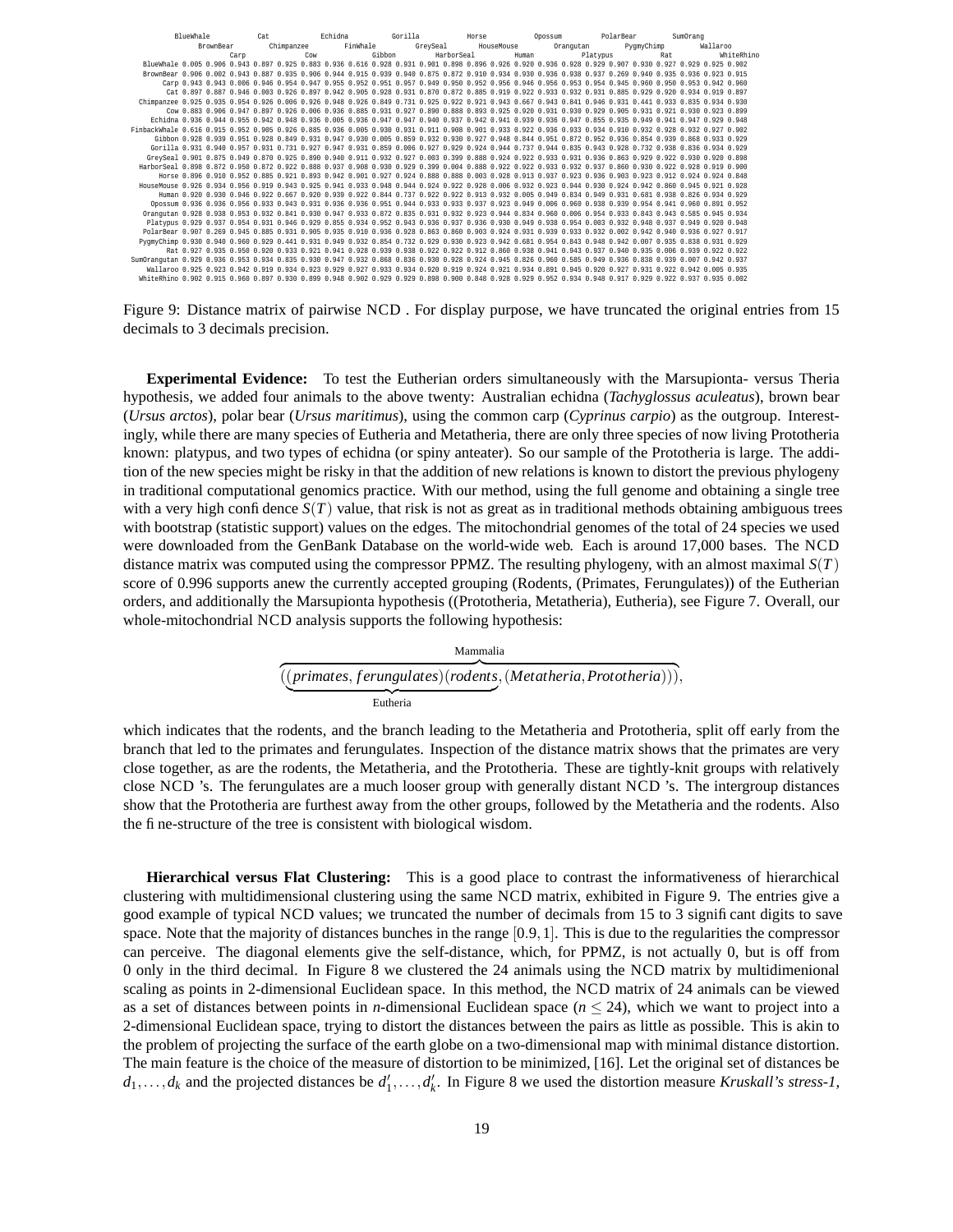

Figure 10: SARS virus among other virii. Legend: AvianAdeno1CELO.inp: Fowl adenovirus 1; AvianIB1.inp: Avian infectious bronchitis virus (strain Beaudette US); AvianIB2.inp: Avian infectious bronchitis virus (strain Beaudette CK); BovineAdeno3.inp: Bovine adenovirus 3; DuckAdeno1.inp: Duck adenovirus 1; HumanAdeno40.inp: Human adenovirus type 40; HumanCorona1.inp: Human coronavirus 229E; MeaslesMora.inp: Measles virus strain Moraten; MeaslesSch.inp: Measles virus strain Schwarz; MurineHep11.inp: Murine hepatitis virus strain ML-11; MurineHep2.inp: Murine hepatitis virus strain 2; PRD1.inp: Enterobacteria phage PRD1; RatSialCorona.inp: Rat sialodacryoadenitis coronavirus; SARS.inp: SARS TOR2v120403; SIRV1.inp: Sulfolobus virus SIRV-1; SIRV2.inp: Sulfolobus virus SIRV-2.  $S(T) = 0.988$ .



Figure 11: Dendrogram of mitochondrial genomes of fungi using NCD. This represents the distance matrix precisely with  $S(T) = 0.999$ .

[24], which minimizes  $\sqrt{\frac{\sum_{i \leq k} (d_i - d'_i)^2}{\sum_{i \leq k} d_i^2}}$ . Kruskall's stress-1 equal 0 means no distortion, and the worst value is at most 1 (unless you have a really bad projection). In the projection of the NCD matrix according to our quartet method one minimizes the more subtle distortion  $S(T)$  measure, where 1 means perfect representation of the relative relations between every 4-tuple, and 0 means minimal representation. Therefore, we should compare distortion Kruskall stress-1 with 1−*S*(*T*). Figure 7 has a very good 1−*S*(*T*) = 0.04 and Figure 8 has a poor Kruskal stress 0.389. Assuming that the comparison is significant for small values (close to perfect projection), we find that the multidimensional scaling of this experiment's NCD matrix is formally inferior to that of the quartet tree. This conclusion formally justifies the impression conveyed by the figures on visual inspection.

**SARS** Virus: In another experiment we clustered the SARS virus after its sequenced genome was made publicly available, in relation to potential similar virii. The 15 virus genomes were downloaded from The Universal Virus Database of the International Committee on Taxonomy of Viruses, available on the world-wide web. The SARS virus was downloaded from Canada's Michael Smith Genome Sciences Centre which had the first public SARS Coronovirus draft whole genome assembly available for download (SARS TOR2 draft genome assembly 120403). The NCD distance matrix was computed using the compressor bzip2. The relations in Figure 10 are very similar to the definitive tree based on medical-macrobio-genomics analysis, appearing later in the New England Journal of Medicine, [25]. We depicted the figure in the ternary tree style, rather than the genomics-dendrogram style, since the former is more precise for visual inspection of proximity relations.

**Analysis of Mitochondrial Genomes of Fungi:** As a pilot for applications of the CompLearn Toolkit in fungi genomics reasearch, the group of T. Boekhout, E. Kuramae, V. Robert, of the Fungal Biodiversity Center, Royal Netherlands Academy of Sciences, supplied us with the mitochondrial genomes of *Candida glabrata, Pichia canadensis, Saccharomyces cerevisiae, S. castellii, S. servazzii, Yarrowia lipolytica* (all yeasts), and two filamentous ascomycetes *Hypocrea jecorina* and *Verticillium lecanii*. The NCD distance matrix was computed using the compressor PPMZ. The resulting tree is depicted in Figure 11. The interpretation of the fungi researchers is "the tree clearly clustered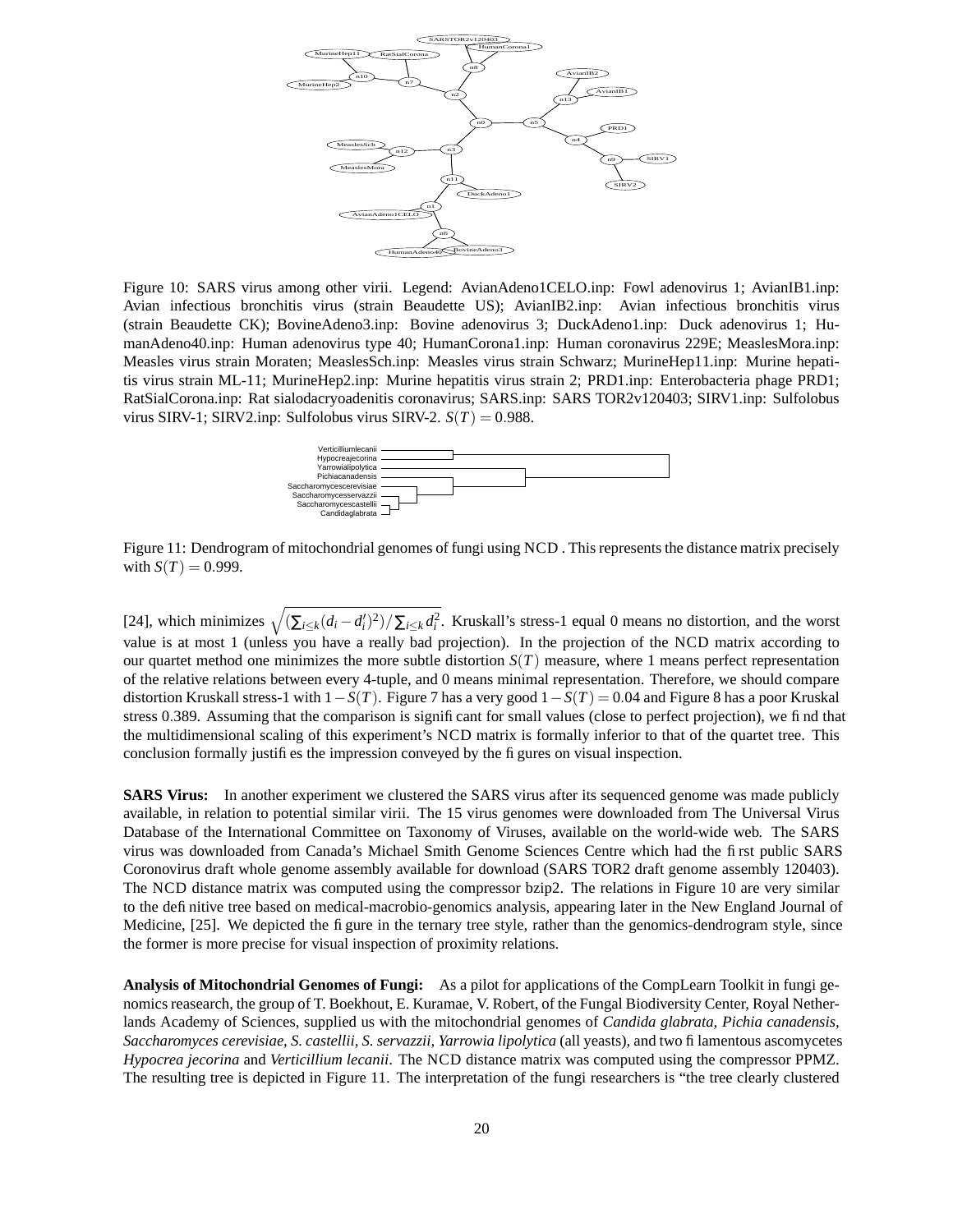| Saccharomycesservazzii<br><b>Pichiacanadensis</b> |  |
|---------------------------------------------------|--|
| Saccharomycescastellii                            |  |
|                                                   |  |
| Saccharomycescerevisiae                           |  |
| Candidaglabrata -                                 |  |
| Yarrowialipolytica                                |  |
| Verticilliumlecanii                               |  |
| Hypocreajecorina                                  |  |

Figure 12: Dendrogram of mitochondrial genomes of fungi using block frequencies. This represents the distance matrix precisely with  $S(T) = 0.999$ .



Figure 13: Clustering of Native-American, Native-African, and Native-European languages.  $S(T) = 0.928$ .

the ascomycetous yeasts versus the two filamentous Ascomycetes, thus supporting the current hypothesis on their classification (for example, see [26]). Interestingly, in a recent treatment of the Saccharomycetaceae, S. servazii, S. castellii and C. glabrata were all proposed to belong to genera different from Saccharomyces, and this is supported by the topology of our tree as well ([27])."

To compare the veracity of the NCD clustering with a more feature-based clustering, we also calculated the pairwise distances as follows: Each file is converted to a 4096-dimensional vector by considering the frequency of all (overlapping) 6-byte contiguous blocks. The l2-distance (Euclidean distance) is calculated between each pair of files by taking the square root of the sum of the squares of the component-wise differences. These distances are arranged into a distance matrix and linearly scaled to fit the range  $[0,1.0]$ . Finally, we ran the clustering routine on this distance matrix. The results are in Figure 12. As seen by comparing with the NCD -based Figure 11 there are apparent misplacements when using the Euclidean distance in this way. Thus, in this simple experiment, the NCD performed better, that is, agreed more precisely with accepted biological knowledge.

### **8.2 Language Trees**

Our method improves the results of [1], using a linguistic corpus of "The Universal Declaration of Human Rights (UDoHR)" [35] in 52 languages. Previously, [1] used an asymmetric measure based on relative entropy, and the full matrix of the pair-wise distances between all 52 languages, to build a language classification tree. This experiment was repeated (resulting in a somewhat better tree) using the compression method in [31] using standard biological software packages to construct the phylogeny. We have redone this experiment, and done new experiments, using the CompLearn Toolkit. Here, we report on an experiment to separate radically different language families. We downloaded the language versions of the UDoHR text in English, Spanish, Dutch, German (Native-European), Pemba, Dendi, Ndbele, Kicongo, Somali, Rundi, Ditammari, Dagaare (Native African), Chikasaw, Perhupecha, Mazahua, Zapoteco (Native-American), and didn't preprocess them except for removing initial identifying information. We used an Lempel-Ziv-type compressor *gzip* to compress text sequences of sizes not exceeding the length of the sliding window *gzip* uses (32 kilobytes), and compute the NCD for each pair of language sequences. Subsequently we clustered the result. We show the outcome of one of the experiments in Figure 13. Note that three groups are correctly clustered, and that even the subclusters of the European languages are correct (English is grouped with the Romance languages because it contains up to 40% admixture of words from Latin origine).

### **8.3 Literature**

The texts used in this experiment were down-loaded from the world-wide web in original Cyrillic-lettered Russian and in Latin-lettered English by L. Avanasiev (Moldavian MSc student at the University of Amsterdam). The compressor used to compute the NCD matrix was bzip2. We clustered Russian literature in the original (Cyrillic) by Gogol, Dostojevski, Tolstoy, Bulgakov,Tsjechov, with three or four different texts per author. Our purpose was to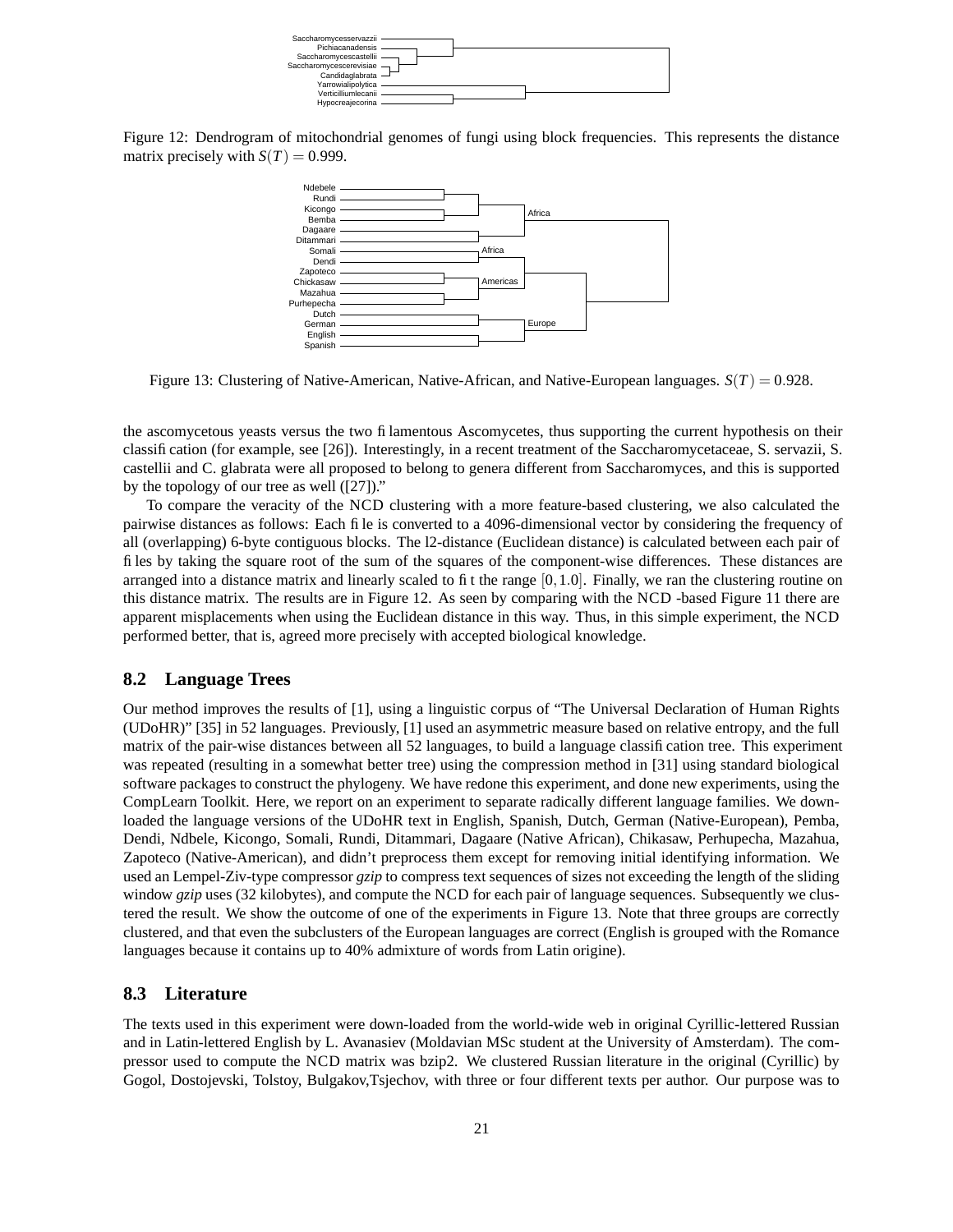

Figure 14: Clustering of Russian writers. Legend: I.S. Turgenev, 1818–1883 [Father and Sons, Rudin, On the Eve, A House of Gentlefolk]; F. Dostoyevsky 1821–1881 [Crime and Punishment, The Gambler, The Idiot; Poor Folk]; L.N. Tolstoy 1828–1910 [Anna Karenina, The Cossacks, Youth, War and Piece]; N.V. Gogol 1809–1852 [Dead Souls, Taras Bulba, The Mysterious Portrait, How the Two Ivans Quarrelled]; M. Bulgakov 1891–1940 [The Master and Margarita, The Fatefull Eggs, The Heart of a Dog].  $S(T) = 0.949$ .

see whether the clustering is sensitive enough, and the authors distinctive enough, to result in clustering by author. In Figure 14 we see a perfect clustering. Considering the English translations of the same texts, in Figure 15, we see errors in the clustering. Inspection shows that the clustering is now partially based on the translator. It appears that the translator superimposes his characteristics on the texts, partially suppressing the characteristics of the original authors. In other experiments we separated authors by gender and by period.

#### **8.4 Music**

The amount of digitized music available on the internet has grown dramatically in recent years, both in the public domain and on commercial sites. Napster and its clones are prime examples. Websites offering musical content in some form or other (MP3, MIDI, ...) need a way to organize their wealth of material; they need to somehow classify their files according to musical genres and subgenres, putting similar pieces together. The purpose of such organization is to enable users to navigate to pieces of music they already know and like, but also to give them advice and recommendations ("If you like this, you might also like..."). Currently, such organization is mostly done manually by humans, but some recent research has been looking into the possibilities of automating music classification.

Initially, we downloaded 36 separate MIDI (Musical Instrument Digital Interface, a versatile digital music format available on the world-wide-web) files selected from a range of classical composers, as well as some popular music. The files were down-loaded from several different MIDI Databases on the world-wide web. The identifying information, composer, title, and so on, was stripped from the files (otherwise this may give a marginal advantage to identify composers to the compressor). Each of these files was run through a preprocessor to extract just MIDI Note-On and Note-Off events. These events were then converted to a player-piano style representation, with time quantized in 0.05 second intervals. All instrument indicators, MIDI control signals, and tempo variations were ignored. For each track in the MIDI file, we calculate two quantities: An *average volume* and a *modal note*. The average volume is calculated by averaging the volume (MIDI note velocity) of all notes in the track. The modal note is defined to be the note pitch that sounds most often in that track. If this is not unique, then the lowest such note is chosen. The modal note is used as a key-invariant reference point from which to represent all notes. It is denoted by 0, higher notes are denoted by positive numbers, and lower notes are denoted by negative numbers. A value of 1 indicates a half-step above the modal note, and a value of −2 indicates a whole-step below the modal note. The tracks are sorted according to decreasing average volume, and then output in succession. For each track, we iterate through each time sample in order, outputting a single signed 8-bit value for each currently sounding note. Two special values are reserved to represent the end of a time step and the end of a track. This file is then used as input to the compression stage for distance matrix calculation and subsequent tree search. To check whether any important feature of the music was lost during preprocessing, we played it back from the preprocessed files to verify whether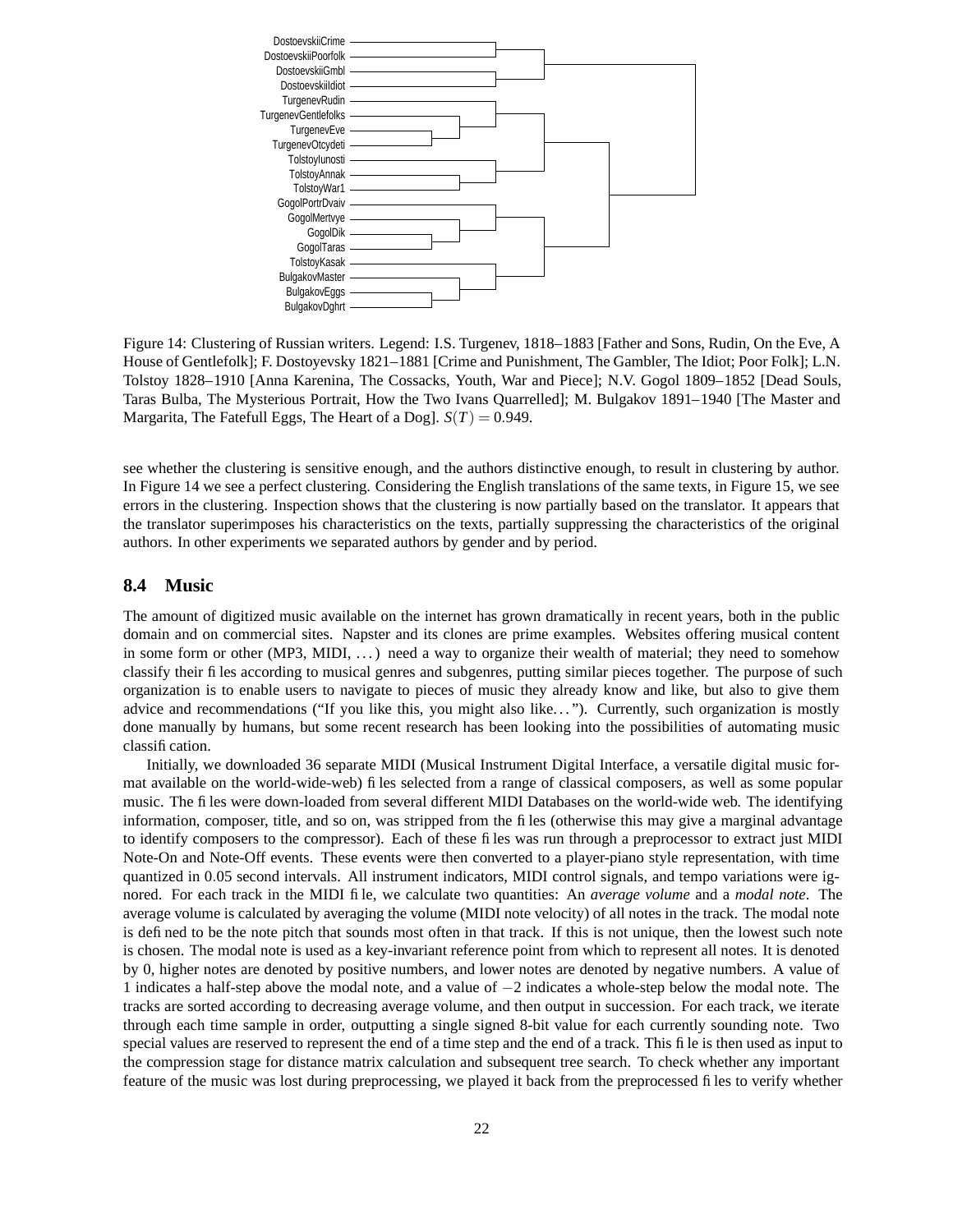

Figure 15: Clustering of Russian writers translated in English. The translator is given in brackets after the titles of the texts. Legend: I.S. Turgenev, 1818–1883 [Father and Sons (R. Hare), Rudin (Garnett, C. Black), On the Eve (Garnett, C. Black), A House of Gentlefolk (Garnett, C. Black)]; F. Dostoyevsky 1821–1881 [Crime and Punishment (Garnett, C. Black), The Gambler (C.J. Hogarth), The Idiot (E. Martin); Poor Folk (C.J. Hogarth)]; L.N. Tolstoy 1828–1910 [Anna Karenina (Garnett, C. Black), The Cossacks (L. and M. Aylmer), Youth (C.J. Hogarth), War and Piece (L. and M. Aylmer)]; N.V. Gogol 1809–1852 [Dead Souls (C.J. Hogarth), Taras Bulba (≈ G. Tolstoy, 1860, B.C. Baskerville), The Mysterious Portrait + How the Two Ivans Quarrelled ( $\approx$  I.F. Hapgood]; M. Bulgakov 1891– 1940 [The Master and Margarita (R. Pevear, L. Volokhonsky), The Fatefull Eggs (K. Gook-Horujy), The Heart of a Dog (M. Glenny)].  $S(T) = 0.953$ .

it sounded like the original. To the authors the pieces sounded almost unchanged. The compressor used to compute the NCD matrix of the genres tree, Figure 16, and that of 12-piece music set, Figure 17 is bzip2. For the full range of the music experiments see [10].

Before testing whether our program can see the distinctions between various classical composers, we first show that it can distinguish between three broader musical genres: classical music, rock, and jazz. This may be easier than making distinctions "within" classical music. All musical pieces we used are listed in the tables in the full paper (on the URL provided above). For the genre-experiment we used 12 classical pieces consisting of Bach, Chopin, and Debussy, 12 jazz pieces, and 12 rock pieces. The tree (Figure 16) that our program came up with has  $S(T) = 0.858$ . The discrimination between the 3 genres is reasonable but not perfect. Since  $S(T) = 0.858$ , a fairly low value, the resulting tree doesn't represent the NCD distance matrix very well. Presumably, the information in the NCD distance matrix cannot be represented by a dendrogram of high *S*(*T*) score. This appears to be a common problem with large  $(> 25 \text{ or so})$  natural data sets. Another reason may be that the program terminatedi, while trapped in a local optimum. We repeated the experiment many times with almost the same results, so that doesn't appear to be the case. The 11 item subtree rooted at *n*4 contains 10 of the 12 jazz pieces, together with a piece of Bach's "Wohltemporierte Klavier (WTK)". The other two jazz pieces, Miles Davis' "So What," and John Coltrane's "Giant Steps" are placed elsewhere in the tree, perhaps according to some kinship that now escapes us (but may be identified by closer studying of the objects concerned). Of the 12 rock pieces, 10 are placed in the 12-item subtree rooted at *n*29, together with a piece of Bach's "WTK," and Coltrane's "Giant Steps," while Hendrix's "Voodoo Chile" and Rush "Yyz" is further away. Of the 12 classical pieces, 10 are in the 13-item subtrees rooted at the branch *n*8,*n*13,*n*6,*n*7, together with Hendrix's "Voodoo Chile," Rush's "Yyz," and Miles Davis' "So What." Surprisingly, 2 of the 4 Bach "WTK" pieces are placed elsewhere. Yet we perceive the 4 Bach pieces to be very close, both structurally and melodically (as they all come from the mono-thematic "Wohltemporierte Klavier"). But the program finds a reason that at this point is hidden from us. In fact, running this experiment with different compressors and termination conditions consistently displayed this anomaly. The small set encompasses the 4 movements from Debussy's "Suite Bergamasque," 4 movements of book 2 of Bach's "Wohltemperierte Klavier," and 4 preludes from Chopin's "Opus 28." As one can see in Figure 17, our program does a pretty good job at clustering these pieces. The *S*(*T*) score is also high: 0.968. The 4 Debussy movements form one cluster, as do the 4 Bach pieces. The only imperfection in the tree, judged by what one would intuitively expect, is that Chopin's Prélude no. 15 lies a bit closer to Bach than to the other 3 Chopin pieces. This Prélude no 15, in fact, consistently forms an odd-one-out in our other experiments as well. This is an example of pure data mining, since there is some musical truth to this, as no. 15 is perceived as by far the most eccentric among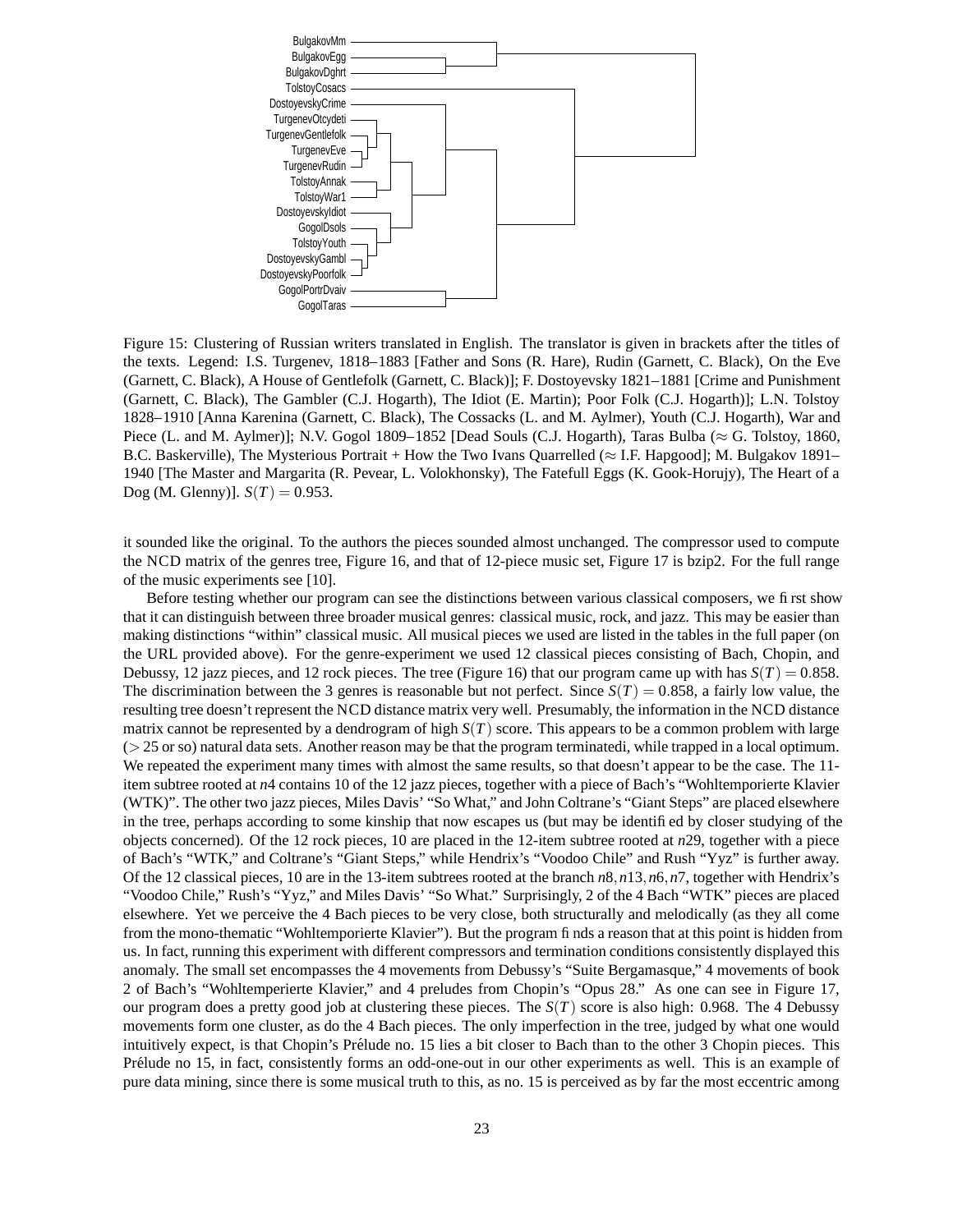

Figure 16: Output for the 36 pieces from 3 music-genres. Legend: 12 Jazz: John Coltrane [Blue Trane, Giant Steps, Lazy Bird, Impressions]; Miles Davis [Milestones, Seven Steps to Heaven, Solar, So What]; George Gershwin [Summertime]; Dizzy Gillespie [Night in Tunisia]; Thelonious Monk [Round Midnight]; Charlie Parker [Yardbird Suite]; 12 Rock & Pop: The Beatles [Eleanor Rigby, Michelle]; Eric Clapton [Cocaine, Layla]; Dire Straits [Money for Nothing]; Led Zeppelin [Stairway to Heaven]; Metallica [One]; Jimi Hendrix [Hey Joe, Voodoo Chile]; The Police [Every Breath You Take, Message in a Bottle] Rush [Yyz]; 12 Classic: see Legend Figure 17. *S*(*T*) = 0.858.



Figure 17: Output for the 12-piece set. Legend: J.S. Bach [Wohltemperierte Klavier II: Preludes and Fugues 1,2— BachWTK2 ${F, P}{1, 2}$ ; Chopin [Préludes op. 28: 1, 15, 22, 24 —ChopPrel ${1, 15, 22, 24}$ ]; Debussy [Suite Bergamasque, 4 movements—DebusBerg{1,2,3,4}]. *S*(*T*) = 0.968.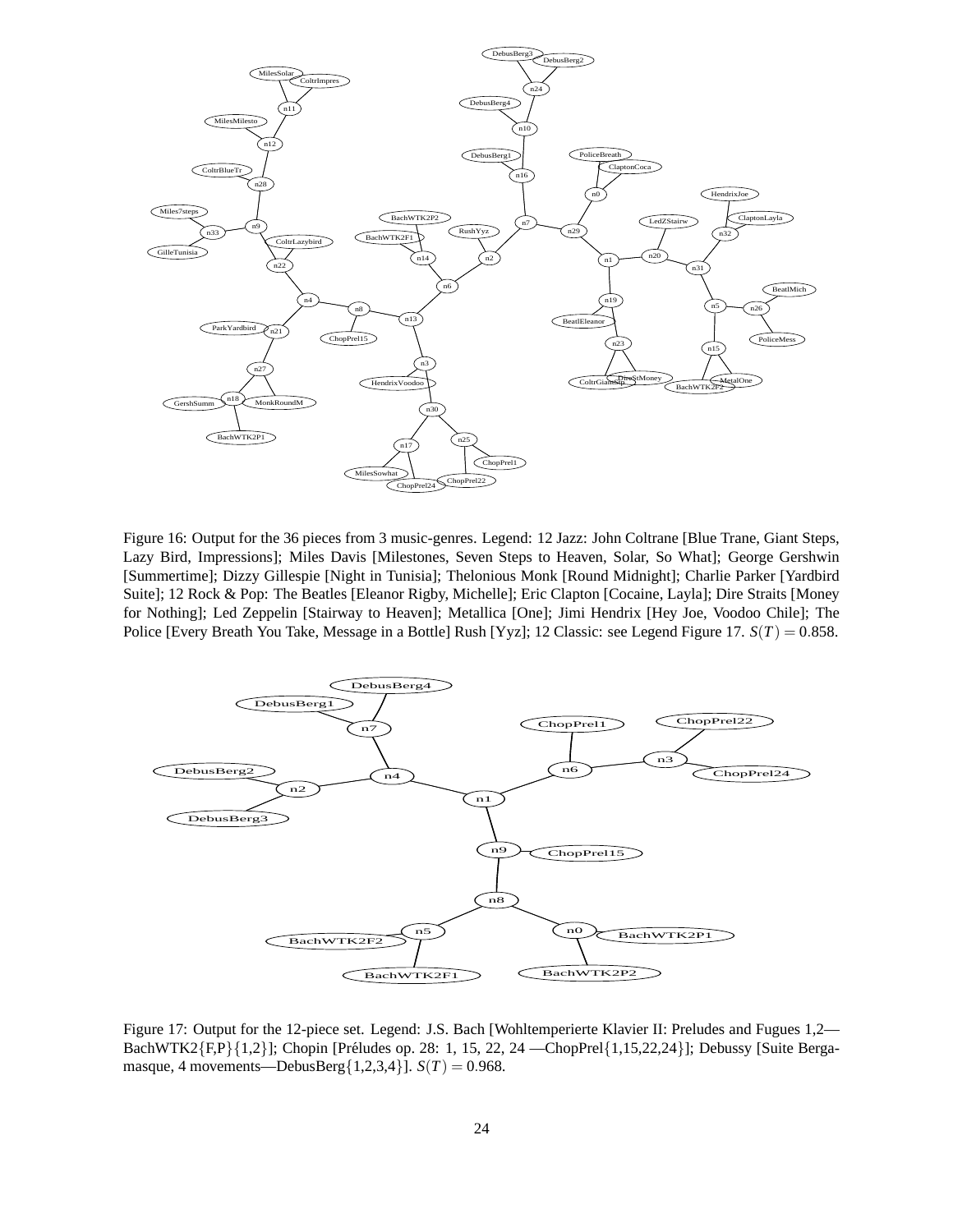

Figure 18: Images of handwritten digits used for OCR .



Figure 19: Clustering of the OCR images.  $S(T) = 0.901$ .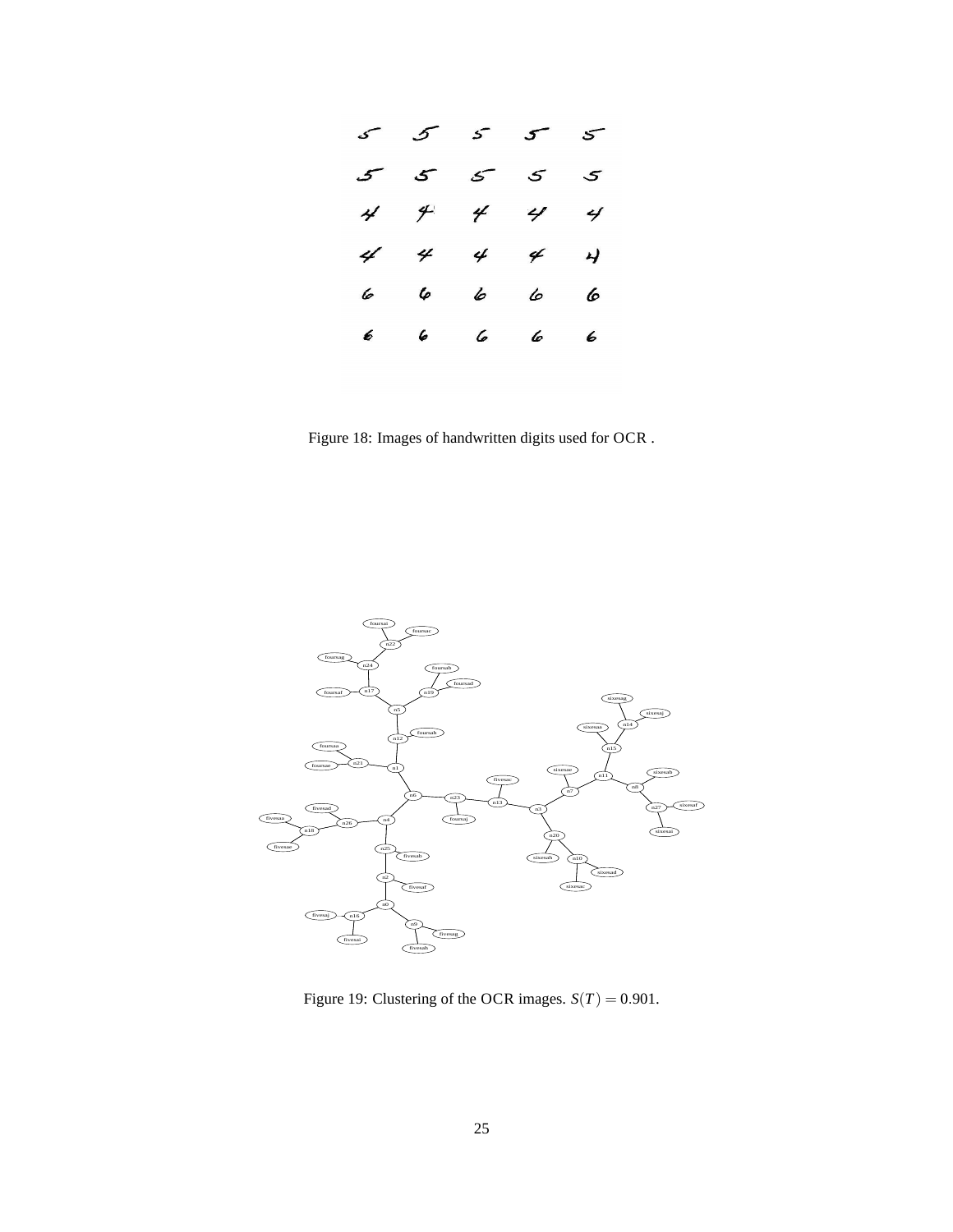#### **8.5 Optical Character Recognition**

Can we also cluster two-dimensional images? Because our method appears focussed on strings this is not straightforward. It turns out that scanning a picture in raster row-major order retains enough regularity in both dimensions for the compressor to grasp. A simple task along these lines is to cluster handwritten characters. The handwritten characters in Figure 18 were downloaded from the NIST Special Data Base 19 (optical character recognition database) on the world-wide web. Each file in the data directory contains 1 digit image, either a four, five, or six. Each pixel is a single character; '#' for a black pixel, '.' for white. Newlines are added at the end of each line. Each character is 128x128 pixels. The NCD matrix was computed using the compressor PPMZ. The Figure 19 shows each character that is used. There are 10 of each digit "4," "5," "6," making a total of 30 items in this experiment. All but one of the 4's are put in the subtree rooted at *n*1, all but one of the 5's are put in the subtree rooted at *n*4, and all 6's are put in the subtree rooted at *n*3. The remaining 4 and 5 are in the branch *n*23,*n*13 joining *n*6 and *n*3. So 28 items out of 30 are clustered correctly, that is, 93%. In this experiment we used only 3 digits. Using the full set of decimal digits results in a lower clustering accuracy. However, we can use the NCD as a oblivious feature-extraction technique to convert generic objects into finite-dimensional vectors. We have used this technique to train a support vector machine (SVM ) based OCR system to classify handwritten digits by extracting 80 distinct, ordered NCD features from each input image. In this initial stage of ongoing research, by our oblivious method of compression-based clustering to supply a kernel for an SVM classifier, we achieved a handwritten single decimal digit recognition accuracy of 85%. The current state-of-the-art for this problem, after half a century of interactive feature-driven classification research, in the upper ninety % level [34, 40]. All experiments are bench marked on the standard NIST Special Data Base 19 (optical character recognition database).

#### **8.6 Astronomy**

As a proof of principle we clustered data from unknown objects, for example objects that are far away. In [3] observations of the microquasar GRS 1915+105 made with the Rossi X-ray Timing Eplorer were analyzed. The interest in this microquasar stems from the fact that it was the first Galactic object to show a certain behavior (superluminal expansion in radio observations). Photonometric observation data from X-ray telescopes were divided into short time segments (usually in the order of one minute), and these segments have been classified into a bewildering array of fifteen different modes after considerable effort. Briefly, spectrum hardness ratios (roughly, "color") and photon count sequences were used to classify a given interval into categories of variability modes. From this analysis, the extremely complex variability of this source was reduced to transitions between three basic states, which, interpreted in astronomical terms, gives rise to an explanation of this peculiar source in standard black-hole theory. The data we used in this experiment made available to us by M. Klein Wolt (co-author of the above paper) and T. Maccarone, both researchers at the Astronomical Institute "Anton Pannekoek", University of Amsterdam. The observations are essentially time series, and our aim was experimenting with our method as a pilot to more extensive joint research. Here the task was to see whether the clustering would agree with the classification above. The NCD matrix was computed using the compressor PPMZ. The results are in Figure 20. We clustered 12 objects, consisting of three intervals from four different categories denoted as  $\delta, \gamma, \phi, \theta$  in Table 1 of [3]. In Figure 20 we denote the categories by the corresponding Roman letters D, G, P, and T, respectively. The resulting tree groups these different modes together in a way that is consistent with the classification by experts for these observations. The oblivious compression clustering corresponds precisely with the laborious feature-driven classification in [3].

### **9 Conclusion**

To interpret what the NCD is doing, and to explain its remarkable accuracy and robustness across application fields and compressors, the intuition is that the NCD minorizes all similarity metrics based on features that are captured by the reference compressor involved. Such features must be relatively *simple* in the sense that they are expressed by an aspect that the compressor analyzes (for example frequencies, matches, repeats). Certain sophisticated features may well be expressible as combinations of such simple features, and are therefore themselves simple features in this sense. The extensive experimenting above shows that even elusive features are captured.

A potential application of our non-feature (or rather, many-unknown-feature) approach is exploratory. Presented with data for which the features are as yet unknown, certain dominant features governing similarity are automatically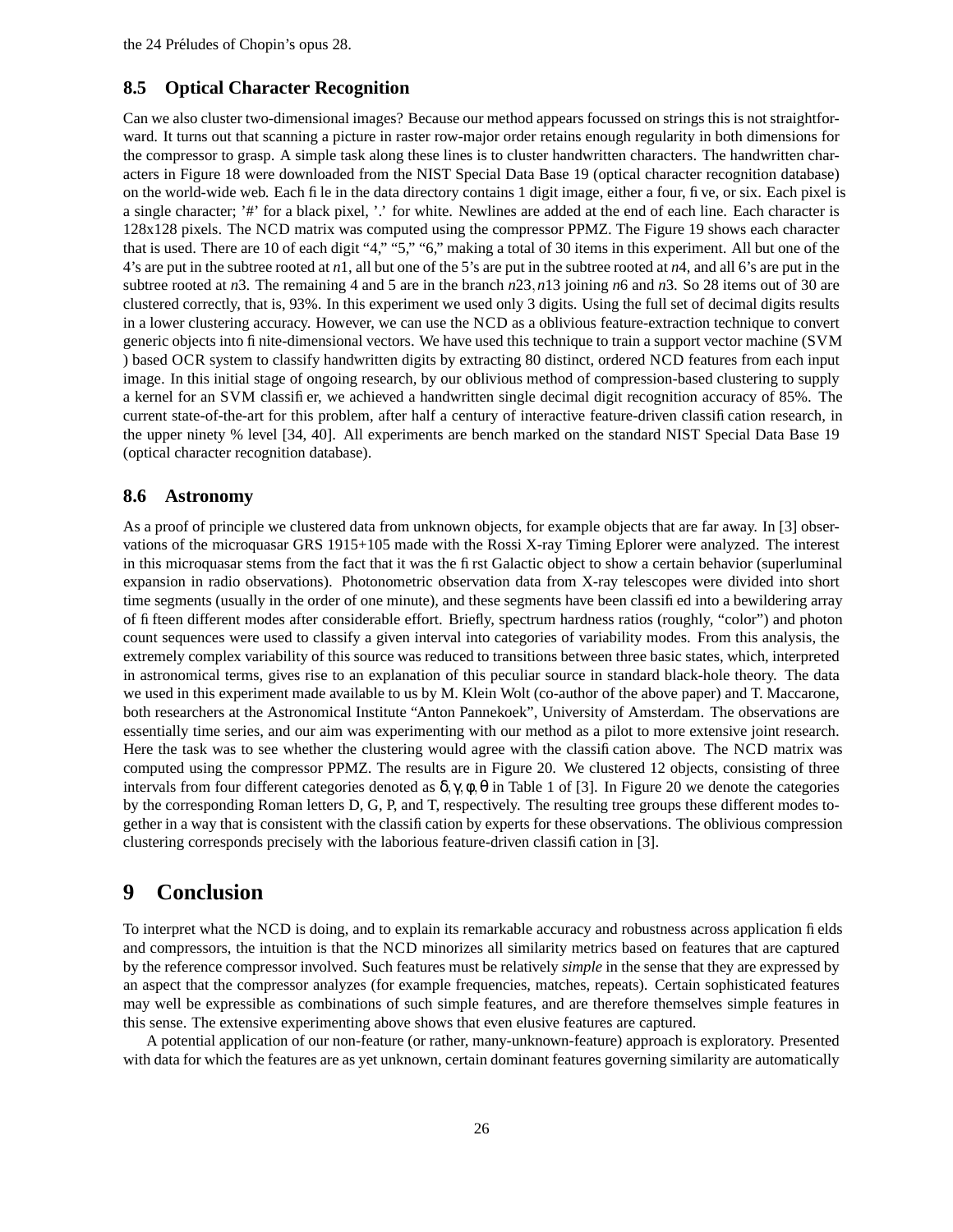

Figure 20: 16 observation intervals of GRS 1915+105 from four classes. The initial capital letter indicates the class corresponding to Greek lower case letters in [3]. The remaining letters and digits identify the particular observation interval in terms of finer features and identity. The *T*-cluster is top left, the *P*-cluster is bottom left, the *G*-cluster is to the right, and the *D*-cluster in the middle. This tree almost exactly represents the underlying NCD distance matrix:  $S(T) = 0.994$ .

discovered by the NCD . Examining the data underlying the clusters may yield this hitherto unknown dominant feature.

Our experiments indicate that the NCD has application in two new areas of support vector machine (SVM ) based learning. Firstly, we find that the inverted NCD (1-NCD ) is useful as a kernel for generic objects in SVM learning. Secondly, we can use the normal NCD as a feature-extraction technique to convert generic objects into finite-dimensional vectors, see the last paragraph of Section 8.5. In effect our similarity engine aims at the ideal of a perfect data mining process, discovering unknown features in which the data can be similar. This is the subject of current joint research in genomics of fungi, clinical molecular genetics, and radio-astronomy.

### **Acknowledgement**

We thank Loredana Afanasiev, Graduate School of Logic, University of Amsterdam; Teun Boekhout, Eiko Kuramae, Vincent Robert, Fungal Biodiversity Center, Royal Netherlands Academy of Sciences; Marc Klein Wolt, Thomas Maccarone, Astronomical Institute "Anton Pannekoek", University of Amsterdam; Evgeny Verbitskiy, Philips Research; Steven de Rooij, Ronald de Wolf, CWI; the referees and the editors, for suggestions, comments, help with experiments, and data; Jorma Rissanen and Boris Ryabko for discussions, John Langford for suggestions, Tzu-Kuo Huang for pointing out some typos and simplifications, and Teemu Roos and Henri Tirry for implementing a visualization of the clustering process.

### **References**

- [1] D. Benedetto, E. Caglioti, and V. Loreto. Language trees and zipping, *Physical Review Letters*, 88:4(2002) 048702.
- [2] Ph. Ball. Algorithm makes tongue tree, *Nature*, 22 January, 2002.
- [3] T. Belloni, M. Klein-Wolt, M. Méndez, M. van der Klis, J. van Paradijs, A model-independent analysis of the variability of GRS 1915+105, *Astronomy and Astrophysics*, 355(2000), 271–290.
- [4] C.H. Bennett, P. Gacs, ´ M. Li, P.M.B. Vitan´ yi, and W. Zurek. Information Distance, *IEEE Transactions on Information Theory*, 44:4(1998), 1407–1423.
- [5] C.H. Bennett, M. Li, B. Ma, Chain letters and evolutionary histories, *Scientific American*, June 2003, 76–81.
- [6] D. Bryant, V. Berry, P. Kearney, M. Li, T. Jiang, T. Wareham and H. Zhang. A practical algorithm for recovering the best supported edges of an evolutionary tree. *Proc. 11th ACM-SIAM Symposium on Discrete Algorithms*, January 9–11, 2000, San Francisco, California, USA, 287–296, 2000.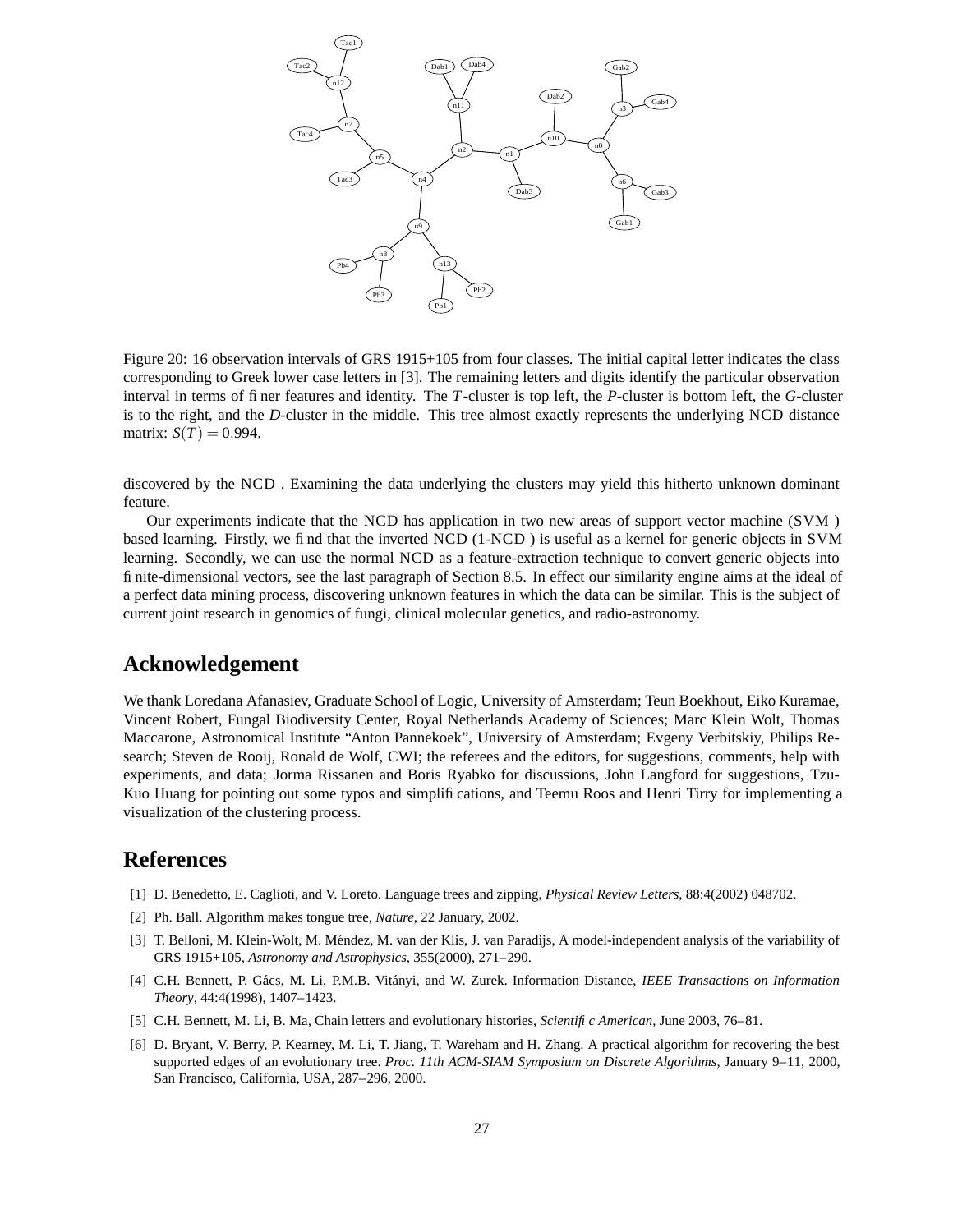- [7] Y. Cao, A. Janke, P. J. Waddell, M. Westerman, O. Takenaka, S. Murata, N. Okada, S. Pääbo, M. Hasegawa, Conflct among individual mitochondrial proteins in resolving the phylogeny of Eutherian orders, *J. Mol. Evol.*, 47(1998), 307-322.
- [8] X. Chen, B. Francia, M. Li, B. McKinnon, A. Seker, Shared information and program plagiarism detection, *IEEE Trans. Inform. Th.*, 50:7(2004), 1545–1551.
- [9] R. Cilibrasi, The CompLearn Toolkit, 2003, http://complearn.sourceforge.net/ .
- [10] R. Cilibrasi, P.M.B. Vitányi, R. de Wolf, Algorithmic clustering of music, *Computer Music Journal*, To appear. http://xxx.lanl.gov/abs/cs.SD/0303025
- [11] G. Cormode, M. Paterson, S. Sahinalp, and U. Vishkin. Communication complexity of document exchange. In *Proc. 11th ACM–SIAM Symp. on Discrete Algorithms*, 2000, 197–206.
- [12] T.M. Cover and J.A. Thomas. *Elements of Information Theory*. Wiley & Sons, 1991.
- [13] W. Chai and B. Vercoe. Folk music classification using hidden Markov models. *Proc. of International Conference on Artificial Intelligence*, 2001.
- [14] M. Cooper and J. Foote. Automatic music summarization via similarity analysis, *Proc. IRCAM*, 2002.
- [15] R. Dannenberg, B. Thom, and D. Watson. A machine learning approach to musical style recognition, *Proc. International Computer Music Conference*, pp. 344-347, 1997.
- [16] R.O. Duda, P.E. Hart, D.G. Stork, *Pattern Classification*, 2nd Edition, Wiley Interscience, 2001.
- [17] M. Grimaldi, A. Kokaram, and P. Cunningham. Classifying music by genre using the wavelet packet transform and a roundrobin ensemble. Technical report TCD-CS-2002-64, Trinity College Dublin, 2002. http://www.cs.tcd.ie/publications/techreports/reports.02/TCD-CS-2002-64.pdf
- [18] A. Janke, O. Magnell, G. Wieczorek, M. Westerman, U. Arnason, Phylogenetic analysis of 18S rRNA and the mitochondrial genomes of wombat, Vombatus ursinus, and the spiny anteater, Tachyglossus acelaetus: increased support for the Marsupionta hypothesis, *J. Mol. Evol.*, 1:54(2002), 71–80.
- [19] T. Jiang, P. Kearney, and M. Li. A Polynomial Time Approximation Scheme for Inferring Evolutionary Trees from Quartet Topologies and its Application. *SIAM J. Computing*, 30:6(2001), 1942–1961.
- [20] E. Keogh, S. Lonardi, and C.A. Rtanamahatana, Toward parameter-free data mining, In: *Proc. 10th ACM SIGKDD Intn'l Conf. Knowledge Discovery and Data Mining*, Seattle, Washington, USA, August 22—25, 2004, 206–215.
- [21] J.K. Killian, T.R. Buckley, N. Steward, B.L. Munday, R.L. Jirtle, Marsupials and Eutherians reunited: genetic evidence for the Theria hypothesis of mammalian evolution, *Mammalian Genome*, 12(2001), 513–517.
- [22] M. Koppel, S. Argamon, A.R. Shimoni, Automatic catagorizing written texts by author gender, *Literary and Linguistic Computing*, To appear.
- [23] A. Kraskov, H. Stögbauer, R.G. Adrsejak, P. Grassberger, Hierarchical clustering based on mutual information, 2003, http://arxiv.org/abs/q-bio/0311039
- [24] J.B. Kruskal, Nonmetric multidimensional scaling: a numerical method, *Psychometrika*, 29(1964), 115–129.
- [25] T.G. Ksiazek, et.al., A Novel Coronavirus Associated with Severe Acute Respiratory Syndrome, *New England J. Medicine*, Published at www.nejm.org April 10, 2003 (10.1056/NEJMoa030781).
- [26] C.P. Kurtzman, J. Sugiyama, Ascomycetous yeasts and yeast-like taxa. In: *The mycota VII, Systemtics and evolution, part A*, pp. 179-200, Springer-Verlag, Berlin, 2001.
- [27] C.P. Kurtzman, Phylogenetic circumscription of Saccharomyces, Kluyveromyces and other members of the Saccharomycetaceaea, and the proposal of the new genera Lachnacea, Nakaseomyces, Naumovia, Vanderwaltozyma and Zygotorulaspora, *FEMS Yeast Res.*, 4(2003), 233–245.
- [28] P.S. Laplace, *A philosophical essay on probabilities*, 1819. English translation, Dover, 1951.
- [29] M. Li, J.H. Badger, X. Chen, S. Kwong, P. Kearney, and H. Zhang. An information-based sequence distance and its application to whole mitochondrial genome phylogeny, *Bioinformatics*, 17:2(2001), 149–154.
- [30] M. Li and P.M.B. Vitan´ yi. Algorithmic Complexity, pp. 376–382 in: *International Encyclopedia of the Social & Behavioral Sciences*, N.J. Smelser and P.B. Baltes, Eds., Pergamon, Oxford, 2001/2002.
- [31] M. Li, X. Chen, X. Li, B. Ma, P.M.B. Vitányi. The similarity metric, *IEEE Trans. Inform. Th.*, 50:12(2004), 3250-3264.
- [32] M. Li and P.M.B. Vitányi. *An Introduction to Kolmogorov Complexity and its Applications*, Springer-Verlag, New York, 2nd Edition, 1997.
- [33] A. Londei, V. Loreto, M.O. Belardinelli, Music style and authorship categorization by informative compressors, Proc. 5th Triannual Conference of the European Society for the Cognitive Sciences of Music (ESCOM), September 8-13, 2003, Hannover, Germany, pp. 200-203.
- [34] L.S. Oliveira, R. Sabourin, F. Bortolozzi, C.Y. Suen, Automatic recognition of handwritten numerical strings: A recognition and verification strategy, *IEEE Trans. Pattern Analysis and Machine Intelligence*, 24:11(2002), 1438–1454.